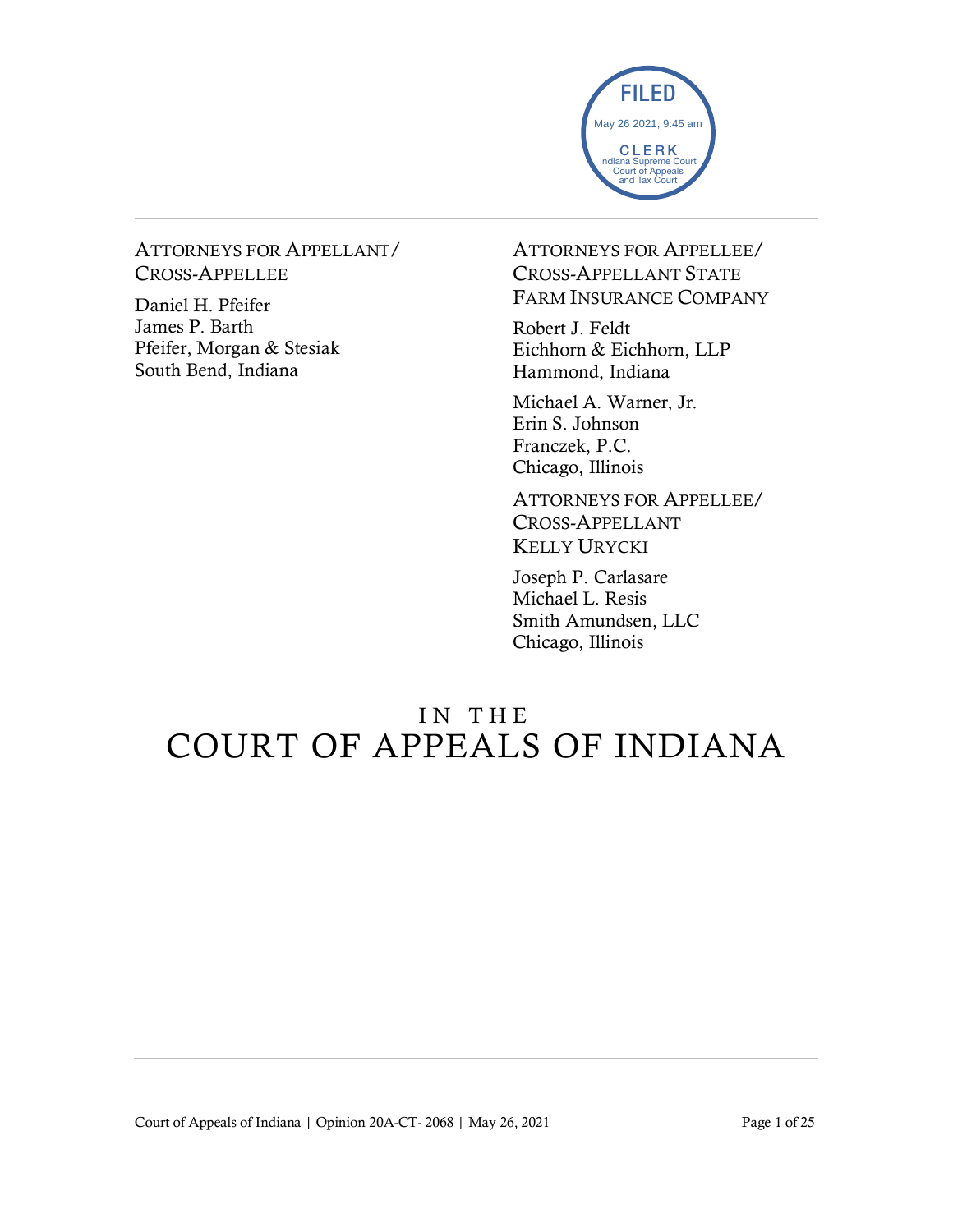Deanne Sasser, *Appellant/Cross-Appellee-Plaintiff,*

v.

State Farm Insurance Company and Kelly Urycki, *Appellees/Cross-Appellants-*

*Defendants*.

May 26, 2021

Court of Appeals Case No. 20A-CT-2068

Appeal from the Lake Superior Court

The Honorable John R. Pera, Special Judge

Trial Court Cause No. 45D10-1806-CT-130

# Kirsch, Judge.

[1] Deanne Sasser ("Sasser") appeals the trial court's order granting summary judgment in favor of State Farm Insurance Company ("State Farm") and Kelly Urycki ("Urycki") (together, "Defendants") in her action for defamation and breach of contract. She raises the following issues for our review:

- I. Whether the trial court erred in granting summary judgment on her claim of defamation because she claims that there are genuine issues of material fact as to whether the statements at issue were actionable as defamation per se or defamation per quod; and
- II. Whether the trial court erred in granting summary judgment on her claim of breach of a written contract because Sasser failed to identify or produce any written contract that was breached.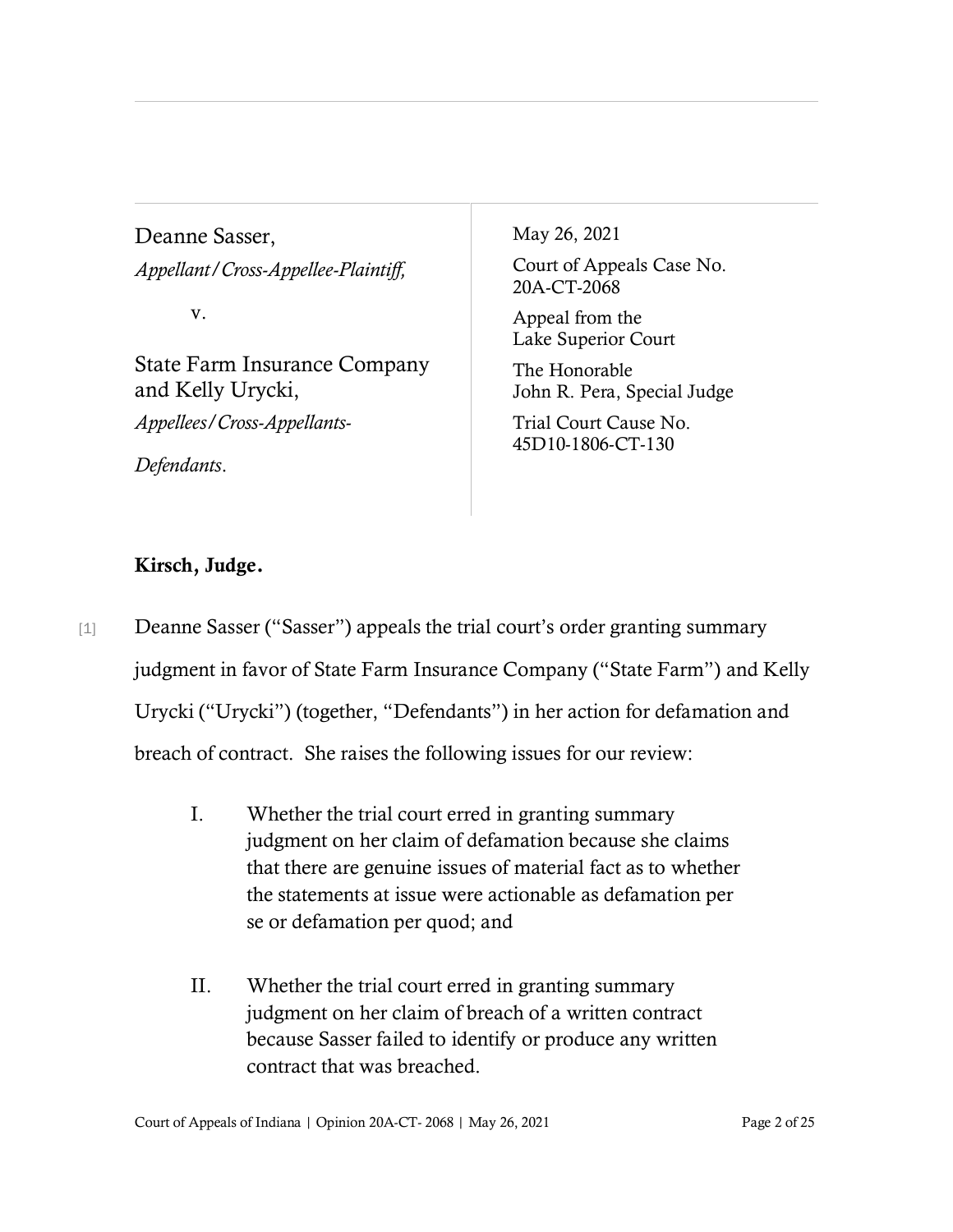Defendants also raise the following cross-appeal issue for our review: whether the trial court erred when it denied Defendants' motion for sanctions which, among other things, sought an order barring Sasser and her counsel from using or retaining confidential and privileged information of State Farm and its insureds in the litigation or for any purpose, ordering Sasser and her counsel to return all privileged and confidential information in their possession to State Farm without retaining any copies, and sought sanctions for fees and costs incurred by Defendants as a result of Sasser's discovery violations.

[2] We affirm and remand with instructions.

## Facts and Procedural History

[3] Sasser was hired by State Farm on August 9, 1995 as a Claims Litigation Counsel ("CLC") in the Crown Point, Indiana office. *Appellant's Conf. App. Vol. 2* at 79, 88. In her position as CLC, Sasser represented State Farm and State Farm insureds in personal injury litigation matters covered by insurance policies issued by State Farm. *Id*. at 90. Although Sasser claimed that she signed a "written contract at the time she was hired" in 1995, she did not know the terms of the contract, and a copy of this contract was not provided by either party during this dispute. *Id*. at 78-79, 87. Every year of her employment with State Farm, Sasser signed an acknowledgment that she had read and agreed to follow State Farm's Code of Conduct. *Id*. at 88, 89, 138-47. She understood that under the Code of Conduct she had an obligation to preserve the confidentiality of State Farm confidential and proprietary information. *Id*. at

Court of Appeals of Indiana | Opinion 20A-CT- 2068 | May 26, 2021 Page 3 of 25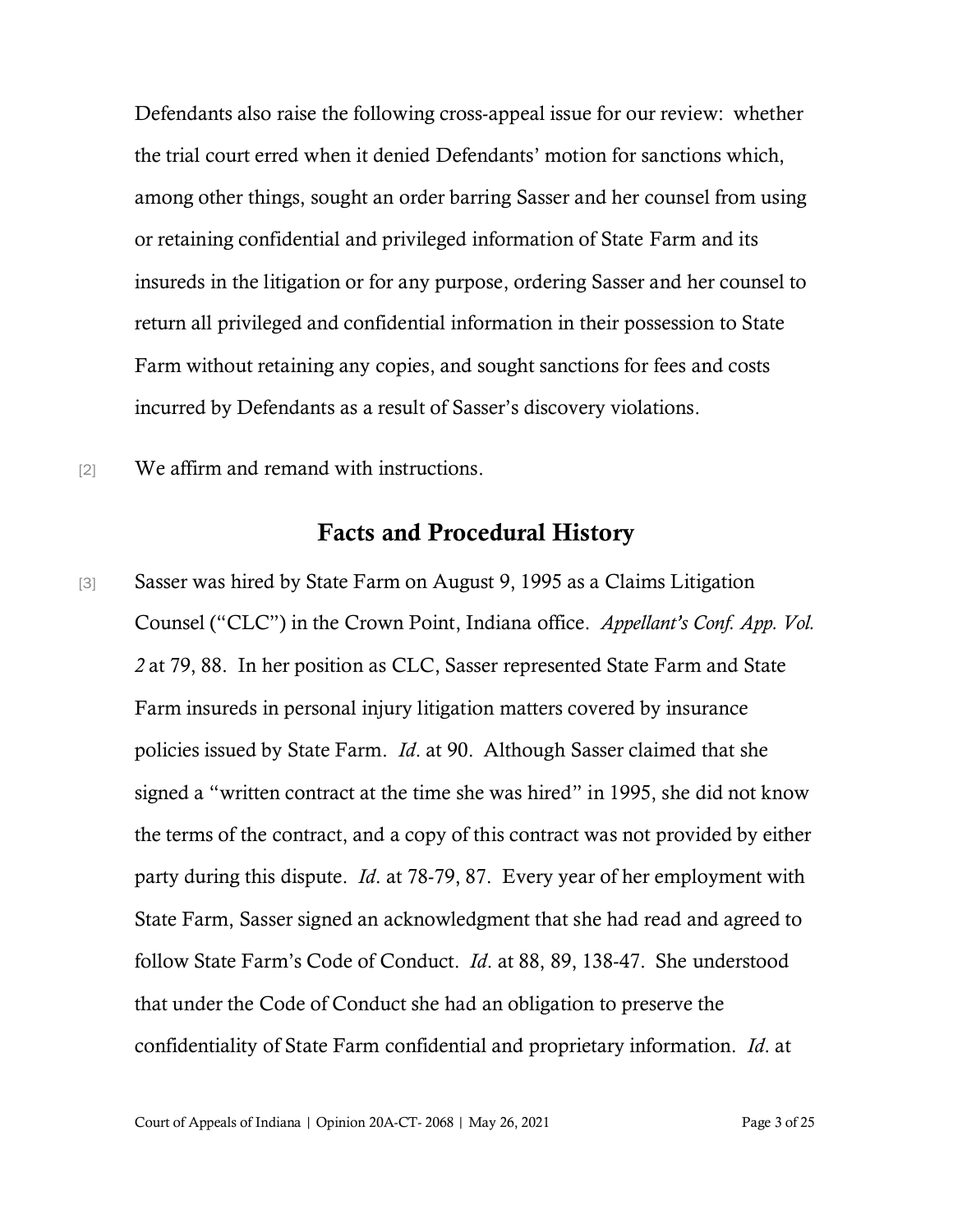89-90, 149-58. Sasser also understood that, as an attorney licensed in Indiana, she had additional confidentiality duties under the Indiana Rules of Professional Conduct. *Id*. at 90. As CLC, Sasser understood that she acted as an attorney for both State Farm and State Farm's insureds. *Id*.

- [4] State Farm's Claim Litigation Counsel Memo 91-1 ("Memo 91-1"), which Sasser received and reviewed during her employment, further clarified the ethical obligations of CLC attorneys. *Id*. at 92, 160-69. Sasser understood that neither the Code of Conduct nor Memo 91-1 contained any job protection guarantee if, in her employment, she was given a direction that she believed was contrary to her own professional legal judgment or ethics. *Id*. at 93. If a client asked her to do something that she felt violated the Rules of Professional Conduct, she was required to refuse to do it even if it meant losing her job. *Id*.
- [5] In her employment with State Farm, Sasser reported directly to the managing attorney of the Crown Point CLC office, a role held by Carolyn Fehring ("Fehring") since 2011. *Id*. at 83, 183, 188. Sasser also worked closely with State Farm's claims department and interacted with claims representatives and team managers, who supervised the claims representatives assigned to evaluate claims against State Farm and its insureds. *Id*. at 97-98, 101, 190-91, 209-10, 217, 225. Team managers are responsible for staying up to date on the status of a claim, questioning litigation strategy, providing authority for settlement, and providing semi-annual surveys to the managing attorneys of CLC attorneys with whom they worked to provide feedback on the quality of service received from the assigned attorney. *Id*. at 101, 209-10, 216, 217.

Court of Appeals of Indiana | Opinion 20A-CT- 2068 | May 26, 2021 Page 4 of 25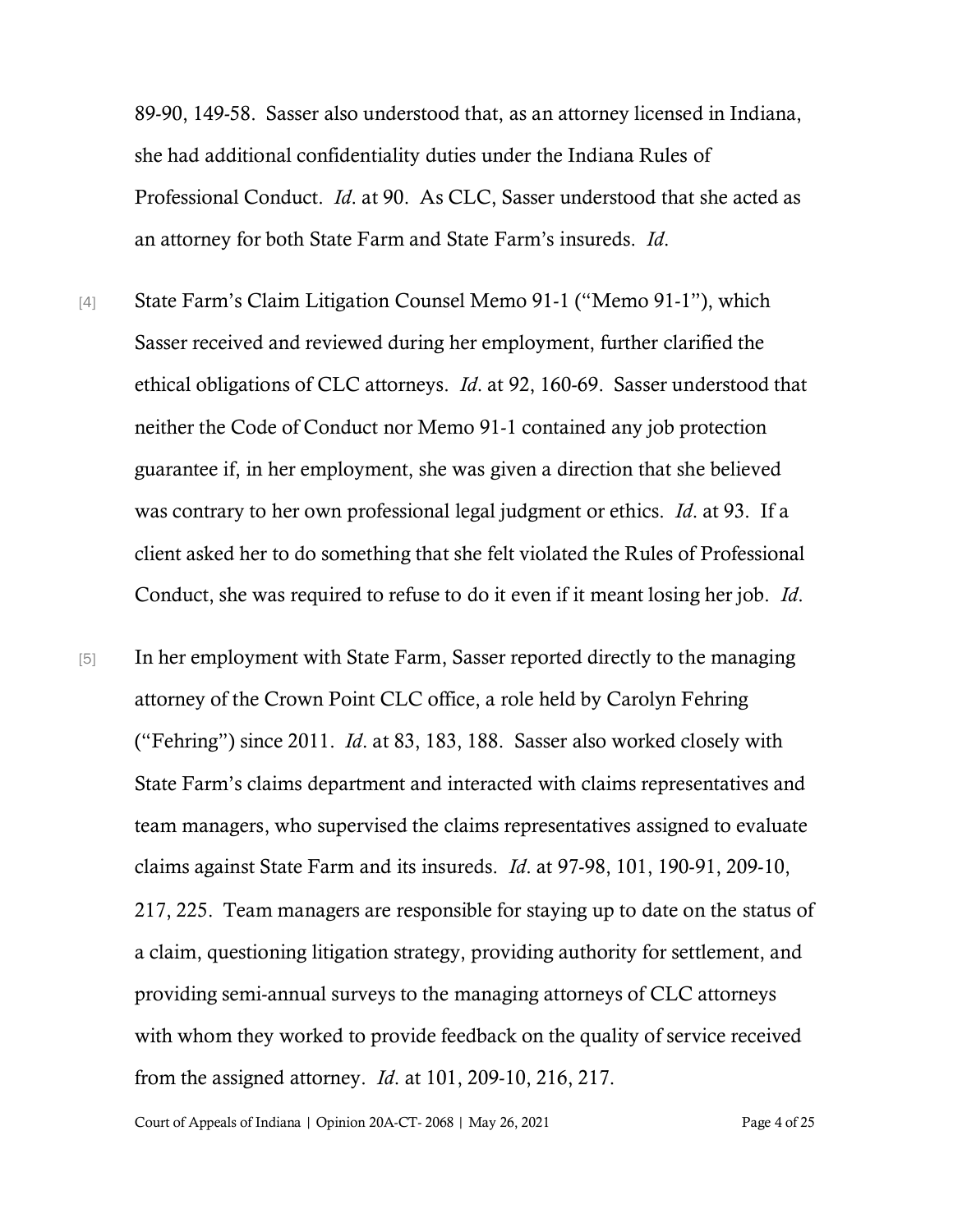- [6] Urycki worked as a team manager in State Farm's claims department. *Id*. at 209. From May 2000 until October 2013, she managed litigation claims that were being handled by attorneys in the Crown Point CLC office, including Sasser. *Id*. at 209, 214. In October 2013, Urycki was transferred to the Downers Grove, Illinois office, and from October 2013 until May 2017, Urycki did not have any interactions with Sasser or other Crown Point CLC attorneys. *Id*. at 98, 116, 117-18, 214, 215. In May 2017, Urycki was assigned to manage Indiana claims and resumed working with the Crown Point CLC office. *Id*. at 215.
- [7] During the time that Urycki was working with the Crown Point CLC office, she made two allegedly defamatory statements in reference to Sasser that were made or learned of by Sasser within two years of the filing of the complaint in this action. *Tr. Vol. 2* at 26-27. The first statement was purportedly made by Urycki to John Link ("Link"), a former CLC attorney who worked in the Crown Point CLC office in or around 2012. *Appellant's Conf. App. Vol. 2* at 234. According to Link, in approximately 2012, he was in a meeting with Urycki and another claims representative at the Valparaiso Claims Office to discuss a file review or other project, and Urycki made a comment regarding Sasser that, "just because she has blond hair and big boobs does not make her a good attorney." *Id*. at 211, 234; *Tr*. *Vol. 2* at 27. This comment did not negatively impact Link's opinion of Sasser, and Link did not report it to anyone until his deposition in the present case, which occurred in 2019. *Appellant's Conf. App. Vol. 2* at 234, 235, 236.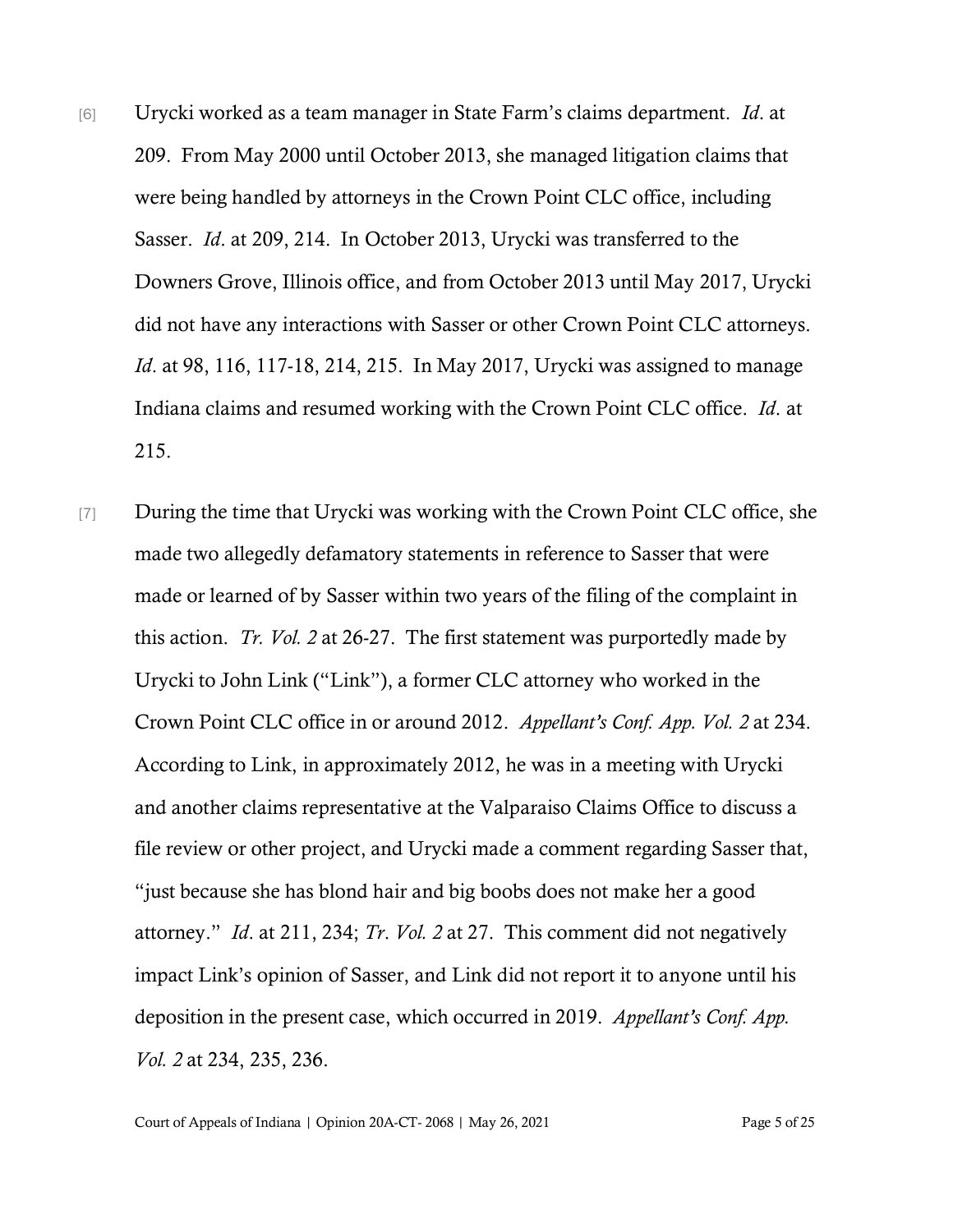- [8] The second statement occurred in May or June 2017, shortly after Urycki again became responsible for managing Indiana claims. *Id*. at 215, 217. This statement was made during a telephone conference that included Sasser, Fehring, Urycki and Urycki's immediate supervisor, Mark McCaslin ("McCaslin"), and concerned the evaluation of a case that was scheduled to go to trial in August. *Id*. at 108-09, 192, 218. According to Sasser, after she provided her assessment of the case, McCaslin commented "it clearly looks like you don't want to take this case to trial." *Id*. at 109; *Appellant's Conf. App. Vol. 3* at 17. The discussion then turned to whether a "sudden emergency" defense was viable, and Sasser explained why she did not believe that this was a viable defense. *Appellant's Conf. App. Vol. 2* at 194, 218. Urycki commented that she thought that "any competent attorney" could obtain a defense verdict in the case, which Sasser identified as a defamatory statement by Urycki. *Id*. at 111; *Tr*. *Vol. 2* at 26.
- [9] On August 15, 2017, Sasser sent a nine-page letter by e-mail to Fehring and other members of State Farm CLC management, complaining about Urycki's treatment of her throughout the time they worked together. *Appellant's Conf. App. Vol. 2* at 103; *Appellant's Conf. App. Vol. 3* at 12-20. State Farm conducted an investigation into her complaint and concluded that the complaint was unfounded. *Appellant's Conf. App. Vol. 2* at 103, 173. On August 21, 2017, one week before she was set to start trial, Sasser went on a medical leave of absence due to stress and anxiety and was unable to try the case. *Id*. at 112, 114, 125; *Appellant's Conf. App. Vol. 3* at 23. State Farm granted Sasser's request for a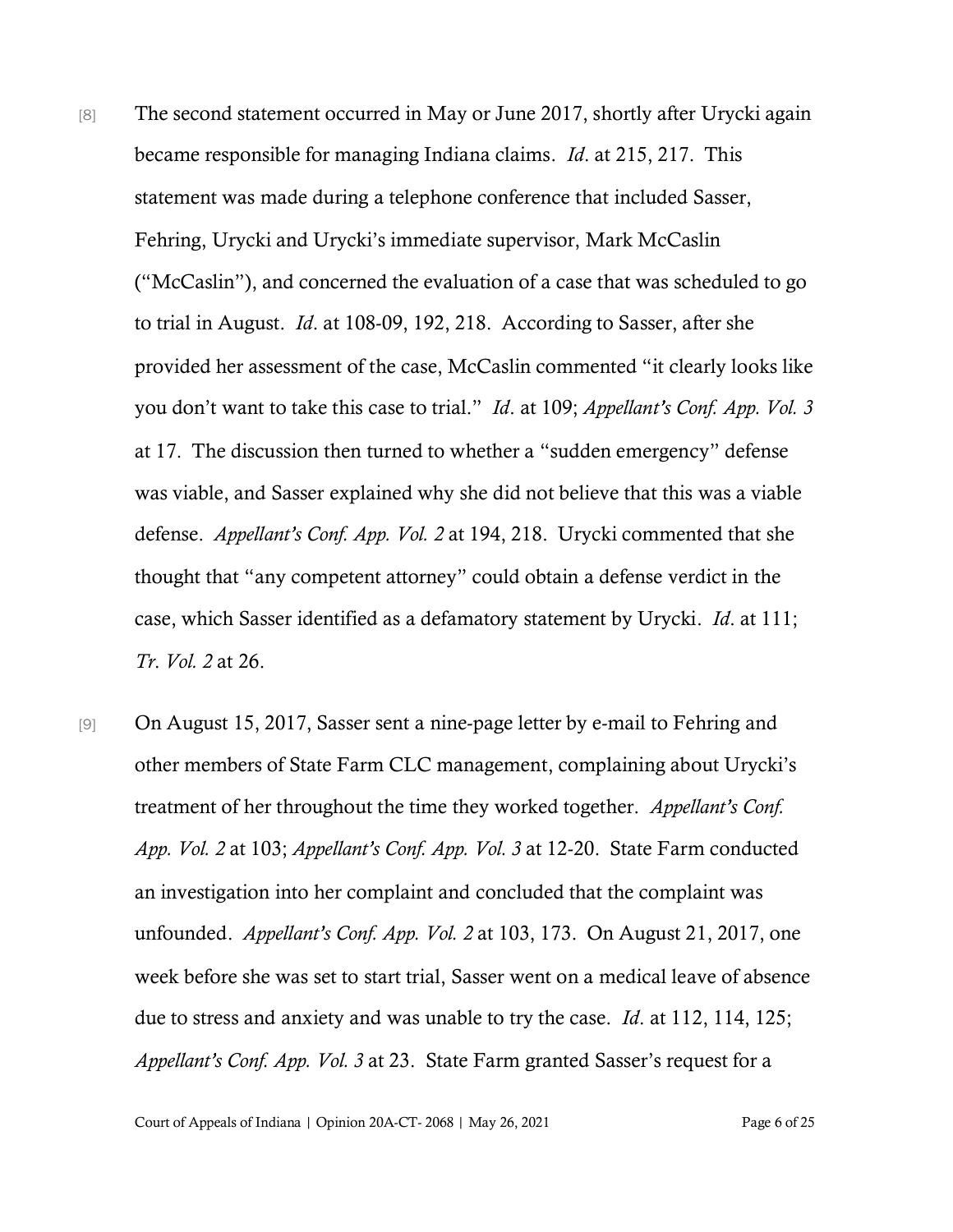leave of absence and extended her leave multiple times at her request. *Appellant's Conf. App. Vol. 2* at 125 at 173-74; *Appellant's Conf. App. Vol. 3* at 23. In total, Sasser was on leave for one year and seven months, which was beyond what State Farm typically provided under its internal policies. *Appellant's Conf. App. Vol. 2* at 125, 173-74; *Appellant's Conf. App. Vol. 3* at 23.

- [10] In January 2019, State Farm offered Sasser the opportunity to return to work in a role that would not require her to work with Urycki or Fehring. *Appellant's Conf. App. Vol. 2* at 121-22, 173-74, 175; *Appellant's Conf. App. Vol. 3* at 25. Sasser declined this position because she stated she was still medically unable to work as an attorney in any capacity. *Appellant's Conf. App. Vol. 2* at 124, 175. Because Sasser declined State Farm's offer to return to work, and had exhausted all available medical leave, State Farm terminated her employment effective March 22, 2019. *Appellant's Conf. App. Vol. 3* at 23.
- [11] On May 31, 2018, Sasser filed her original complaint in this matter, and she subsequently filed an amended complaint on September 18, 2018, which alleged defamation against Urycki and State Farm and breach of contract against State Farm. *Appellant's Conf. App. Vol. 2* at 26-30, 31-35. Specifically, Sasser alleged that Urycki made defamatory statements about Sasser in the course of Urycki's employment with State Farm and that State Farm was responsible for the actions of Urycki. *Id*. at 31-33. Sasser further alleged that she had entered into a written employment agreement with State Farm in 1995, and State Farm breached this contract. *Id*. at 33-34.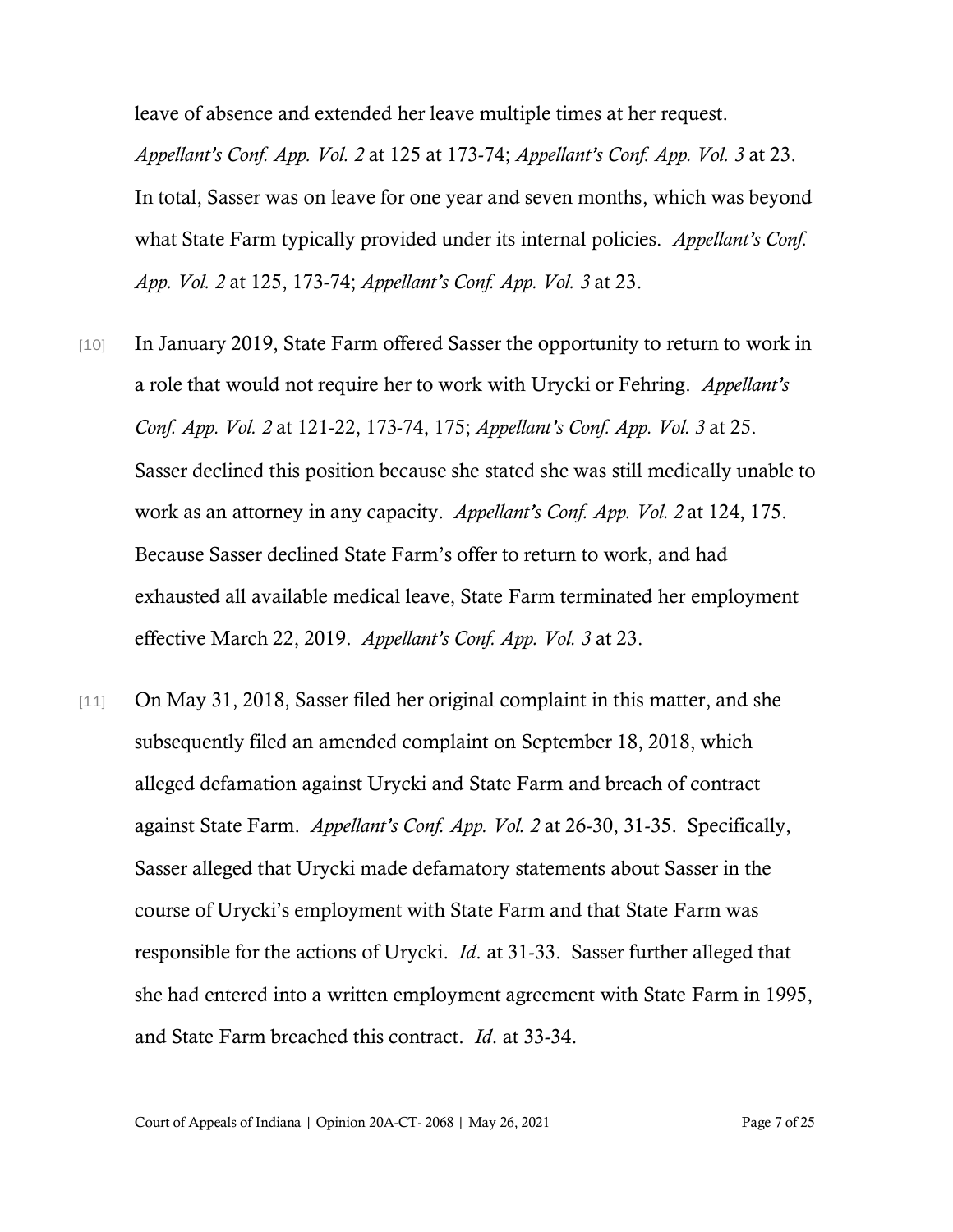- [12] On January 25, 2019, State Farm served its First Set of Interrogatories and First Request for Production of Documents on Sasser, which sought production of all documents related to communications by Sasser and any State Farm employee relating to the allegations in the complaint, all documents that referred to, contained, or related to any of the alleged defamatory statements alleged, and all documents related to Sasser's employment with State Farm. *Appellees' App. Vol. II* at 7. In responding to this request, Sasser produced only ten pages of responsive documents, which consisted of Sasser's nine-page letter to State Farm containing confidential information regarding State Farm insureds, and a one-page printout of a case note from State Farm's Legal Files system that contained a confidential communication between Sasser and a claims representative regarding settlement authority in a specific case. *Id*. at 31- 40.
- [13] On April 23, 2019, State Farm advised Sasser and her counsel that the documents she produced contained confidential and privileged information of State Farm and its insureds and demanded immediate return of all other confidential information in her possession and that she confirm in writing that neither she nor her counsel retained any other confidential and privileged information. *Id*. at 42-43. Sasser did not respond to this letter because it was not made in the form of a formal discovery request. *Id*. at 68, 70. As the litigation progressed, Sasser's counsel introduced as exhibits numerous confidential and proprietary internal documents of State Farm that had not previously been produced either by State Farm or Sasser in the litigation. *Id*. at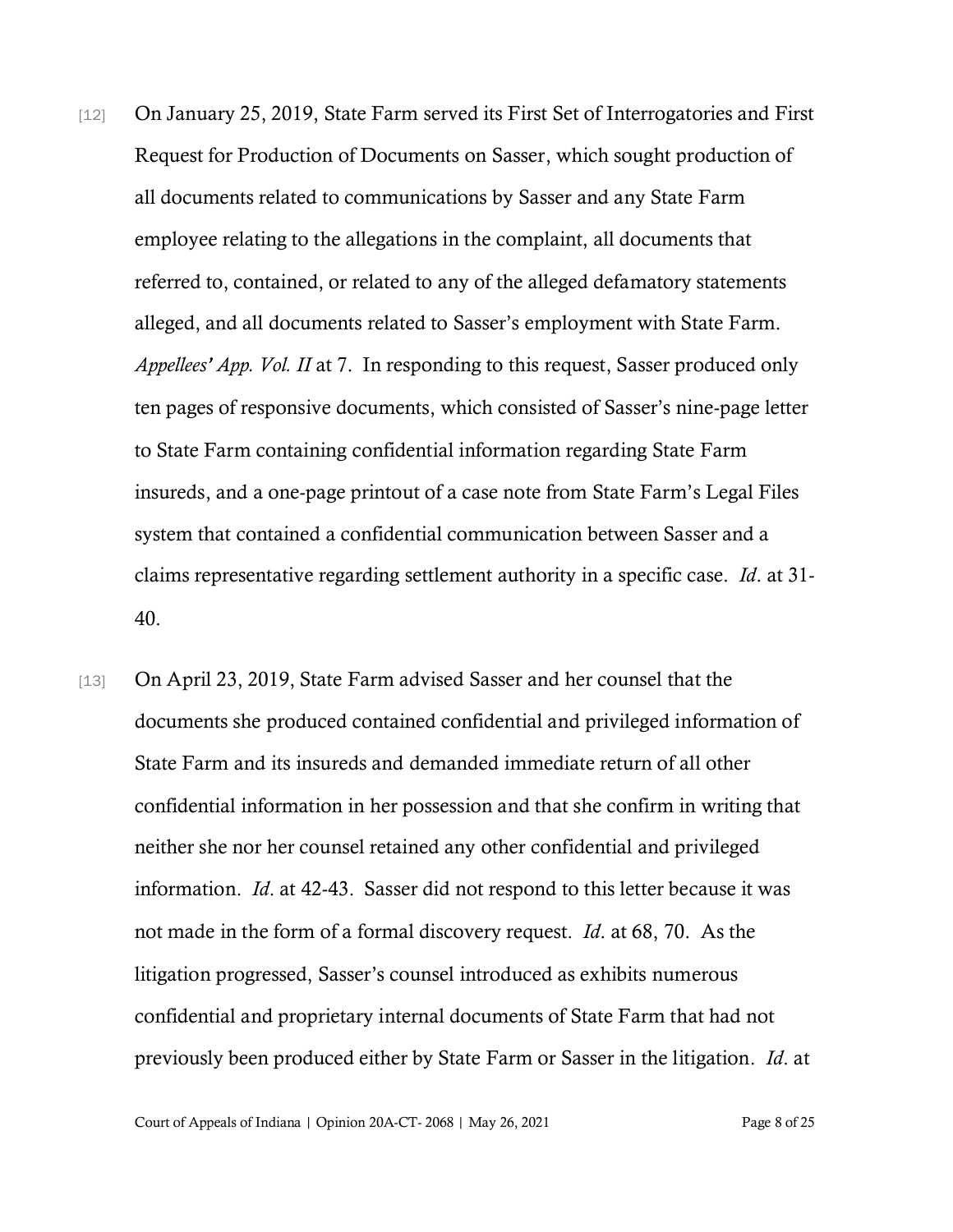75-76, 109-10, 113. On January 26, 2020, Sasser produced additional documents that contained privileged information of State Farm and State Farm insureds that were directly responsive to State Farm's previous discovery requests. *Id*. at 128. Sasser explained that she had not previously produced these documents because she did not believe she had an obligation to do so because at the time she did not intend on using the documents as evidence at trial. *Id*. at 54-55.

- [14] On April 15, 2020, State Farm filed a motion for summary judgment, supporting memorandum, and designated evidence. *Appellant's Conf. App. Vol. 2* at 46, 50-69, 72-73. On April 17, 2020, Urycki filed her motion for summary judgment, supporting memorandum, and designated evidence. *Appellant's Conf. App. Vol. 3* at 40, 41-51. On June 5, 2020, Sasser filed her response to the motions for summary judgment and designated evidence. *Id*. at 52-71, 73-80, 82. On June 19, 2020, Defendants filed their Reply in Support of their Motions for Summary Judgment. *Id*. at 190-204.
- Court of Appeals of Indiana | Opinion 20A-CT- 2068 | May 26, 2021 Page 9 of 25 [15] On May 1, 2020, Defendants filed a Motion for Discovery Sanctions, Protective Order and Disqualification of Counsel ("the Motion for Sanctions"), which requested that the trial court (1) bar Sasser or her counsel from relying on, disclosing or attempting to elicit through testimony any privileged and confidential information of State Farm or State Farm insureds; (2) require them to return all privileged and confidential information in their possession to State Farm without retaining any such copies; (3) disqualify Sasser's counsel from further representation of Sasser in this matter; and (4) award Defendants their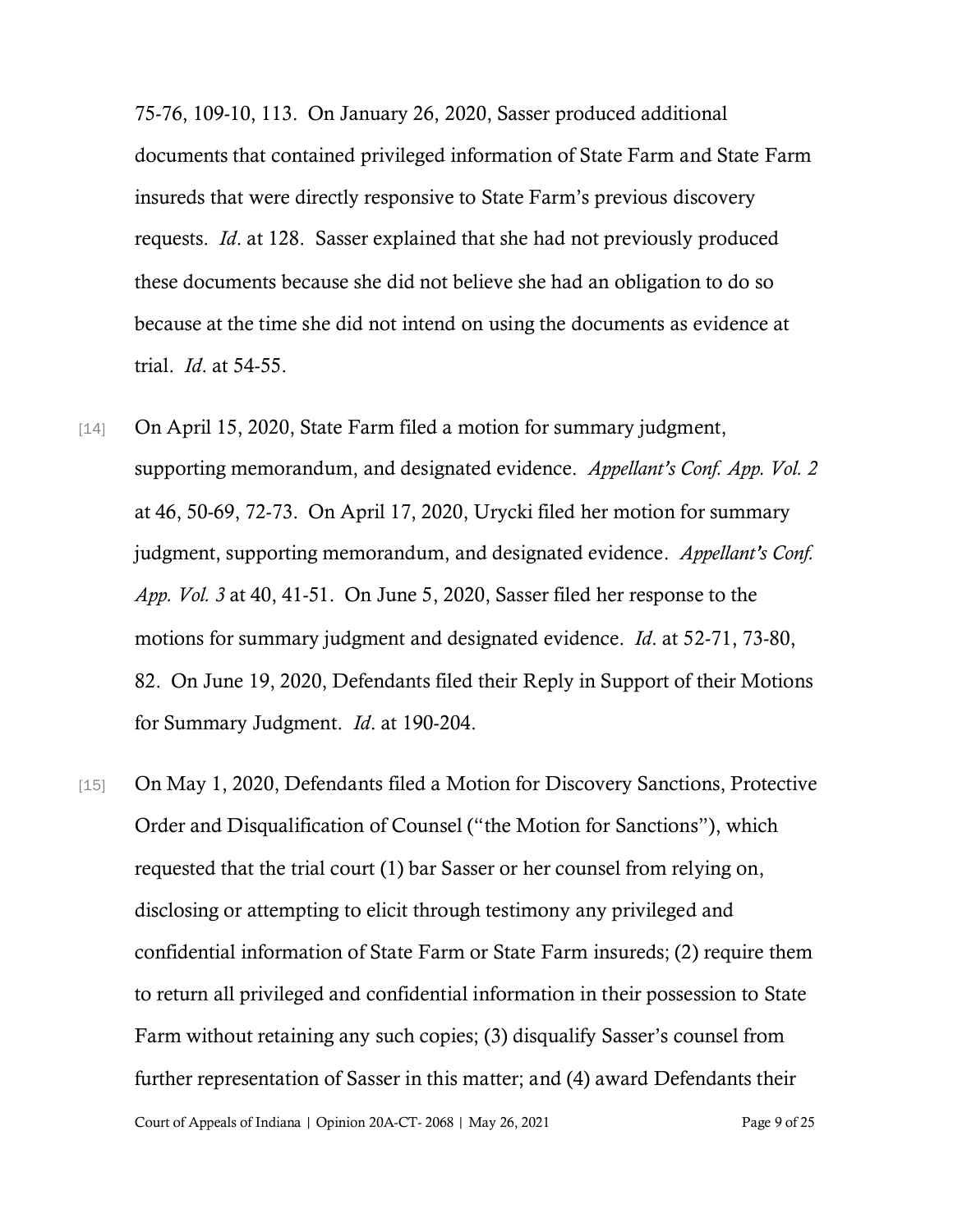reasonable costs and attorney fees incurred as a result of Sasser's discovery violations and improper retention and use of confidential and privileged information. *Appellees' App. Vol. II* at 2-5. On July 6, 2020, Sasser filed her Response to Defendant's Motion for Sanctions. *Appellant's Conf. App. Vol. 2* at 21. On July 17, 2020, State Farm filed its Reply in Support of its Motion for Sanctions. *Id*. at 21. The Motion for Sanctions was scheduled for a remote video hearing on July 23, 2020, which was same time as the hearing on Defendants' Motion for Summary Judgment. *Id*. at 21-22. At the hearing, the parties and the trial court agreed to defer argument on the Motion for Sanctions until after ruling on the summary judgment motions because the relief sought in the Motion for Sanctions would depend on the trial court's summary judgment ruling. *Tr. Vol. 2* at 4-5.

[16] The hearing on the summary judgment motions occurred on July 23, 2020, and at the conclusion, the trial court took the matter under advisement. *Id*. at 40. On October 28, 2020, the trial court issued its order granting Defendants' motions for summary judgment as to both the claims of defamation and breach of contract. *Appellant's Conf. App. Vol. 2* at 23-25. In its order, the trial court did not address the merits of the Motion for Sanctions and simply ordered that "[a]ny other motions or claims made by the parties in this case are denied." *Id*. at 25. Sasser now appeals.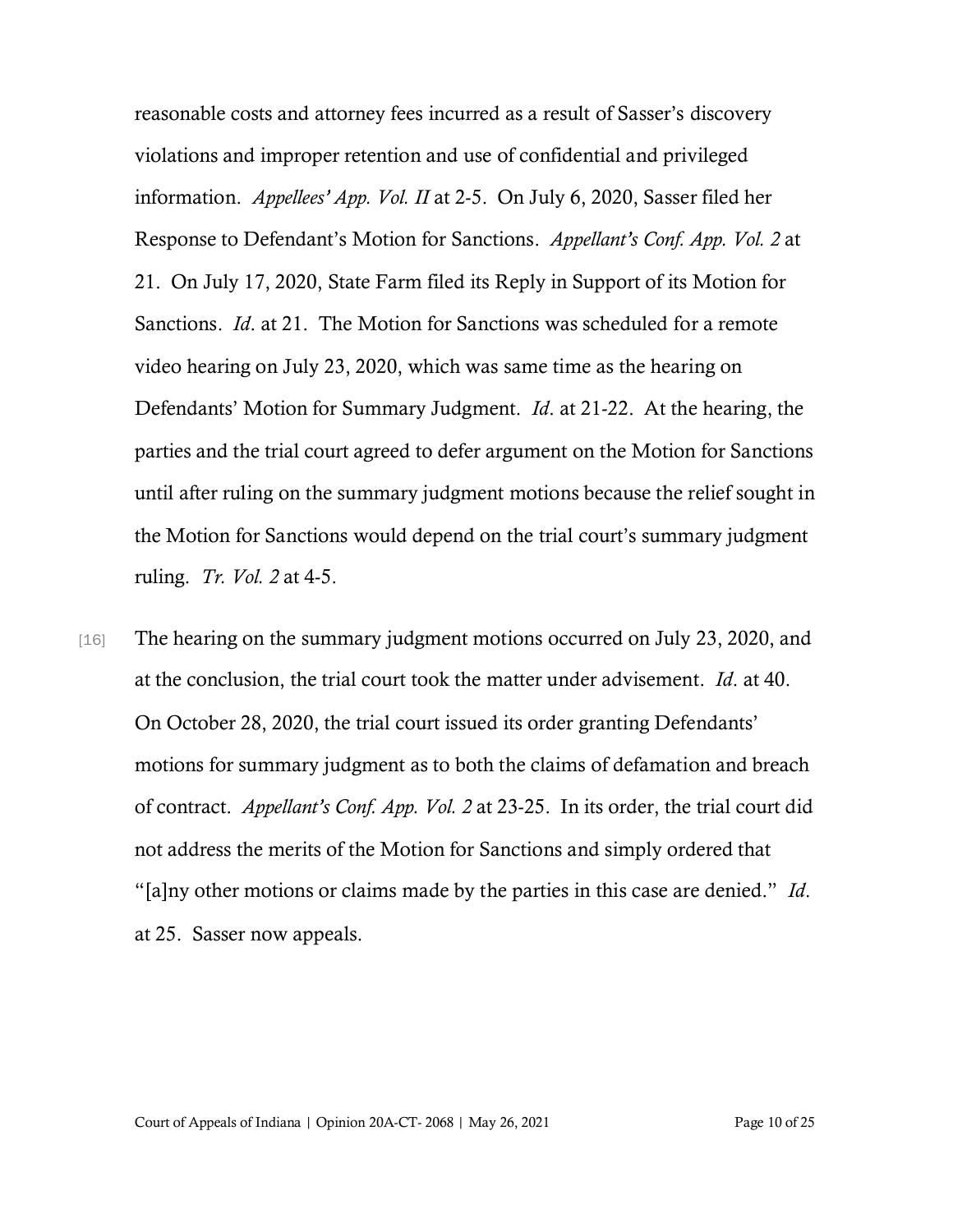## Discussion and Decision

#### Summary Judgment Standard of Review

[17] When reviewing the grant or denial of a motion for summary judgment, we apply the same standard as the trial court: whether there is a genuine issue of material fact and whether the moving party is entitled to judgment as a matter of law. *Anonymous Dr. A v. Foreman*, 127 N.E.3d 1273, 1276 (Ind. Ct. App. 2019) (citing *Monroe Guar. Ins. Co. v. Magwerks Corp.*, 829 N.E.2d 968, 973 (Ind. 2005)). We stand in the shoes of the trial court and apply a de novo standard of review. *FLM, LLC v. Cincinnati Ins. Co.*, 973 N.E.2d 1167, 1173 (Ind. Ct. App. 2012) (citing *Cox v. N. Ind. Pub. Serv. Co.*, 848 N.E.2d 690, 695 (Ind. Ct. App. 2006)), *trans. denied*. Our review of a summary judgment ruling is limited to those materials designated to the trial court. Ind. Trial Rule 56(H); *Thornton v. Pietrzak*, 120 N.E.3d 1139, 1142 (Ind. Ct. App. 2019), *trans. denied*. Summary judgment is appropriate only where the designated evidence shows there are no genuine issues of material fact and the moving party is entitled to judgment as a matter of law. T.R. 56(C). For summary judgment purposes, a fact is "material" if it bears on the ultimate resolution of relevant issues. *FLM*, 973 N.E.2d at 1173. We view the pleadings and designated materials in the light most favorable to the non-moving party. *Id*. Additionally, all facts and reasonable inferences from those facts are construed in favor of the non-moving party. *Id*. (citing *Troxel Equip. Co. v. Limberlost Bancshares*, 833 N.E.2d 36, 40 (Ind. Ct. App. 2005), *trans. denied*). The initial burden is on the moving party to demonstrate the absence of any genuine issue of fact as to a determinative issue,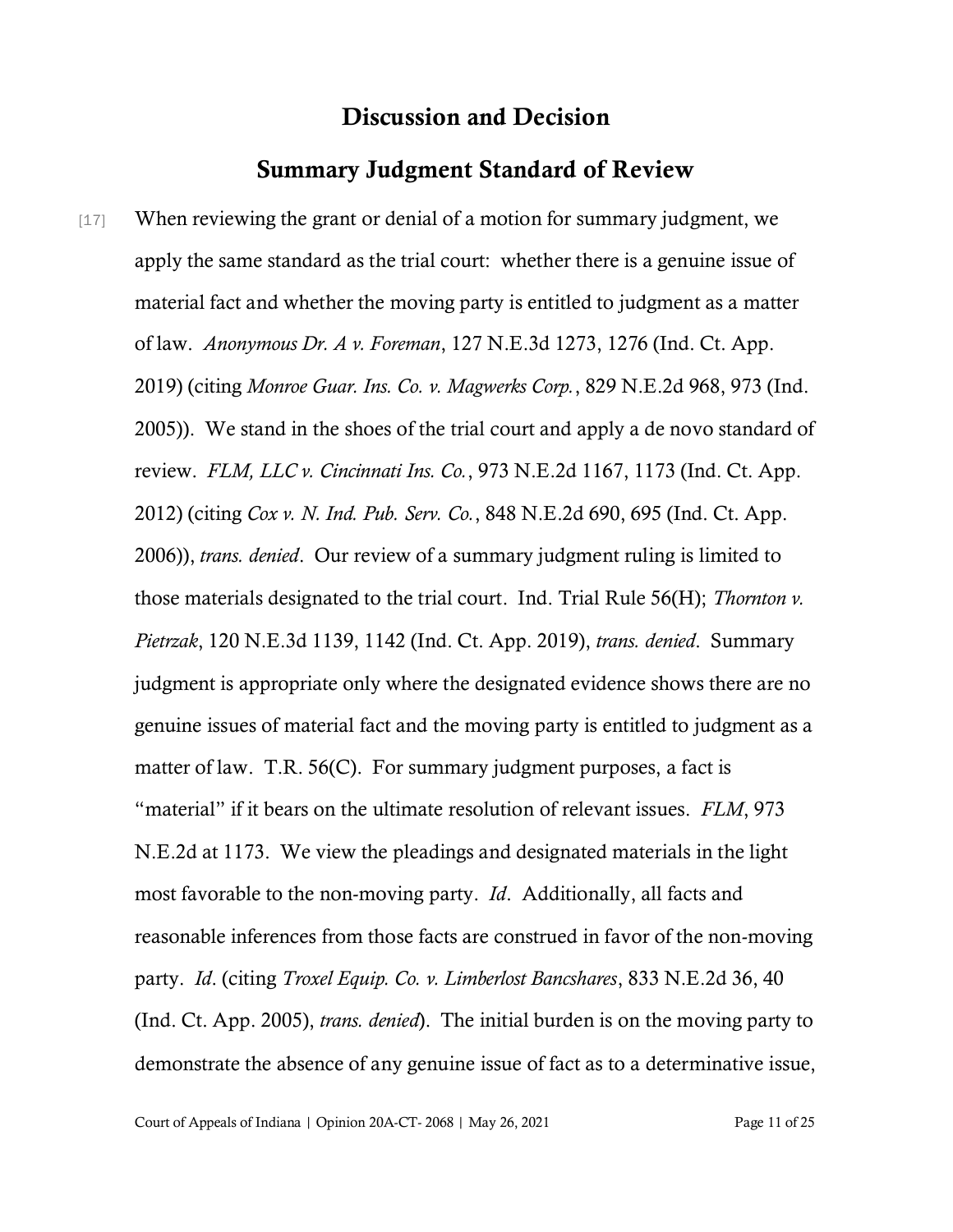at which point the burden shifts to the non-movant to come forward with contrary evidence showing an issue for the trier of fact. *Hughley v. State*, 15 N.E.3d 1000, 1003 (Ind. 2014).

[18] A trial court's grant of summary judgment is clothed with a presumption of validity, and the party who lost in the trial court has the burden of demonstrating that the grant of summary judgment was erroneous. *Henderson v. Reid Hosp. and Healthcare Servs.*, 17 N.E.3d 311, 315 (Ind. Ct. App. 2014), *trans. denied*. We will affirm upon any theory or basis supported by the designated materials. *Id*. When a trial court grants summary judgment, we carefully scrutinize that determination to ensure that a party was not improperly prevented from having his or her day in court. *Id*.

#### I. Defamation

[19] Sasser argues that the trial court erred in granting summary judgment in favor of Defendants on her claim of defamation.

> To establish a claim of defamation, a "plaintiff must prove the existence of 'a communication with defamatory imputation, malice, publication, and damages.'" *Trail v. Boys & Girls Clubs of N.W. Ind.,* 845 N.E.2d 130, 136 (Ind. 2006) (quoting *Davidson v. Perron,* 716 N.E.2d 29, 37 (Ind. Ct. App. 1999), *trans. denied*). A statement is defamatory if it tends "to harm a person's reputation by lowering the person in the community's estimation or deterring third persons from dealing or associating with the person." *Kelley v. Tanoos,* 865 N.E.2d 593, 596 (Ind. 2007) (internal citation omitted). One type of defamation action, alleging defamation *per se,* arises when the language of a statement, without reference to extrinsic evidence, constitutes an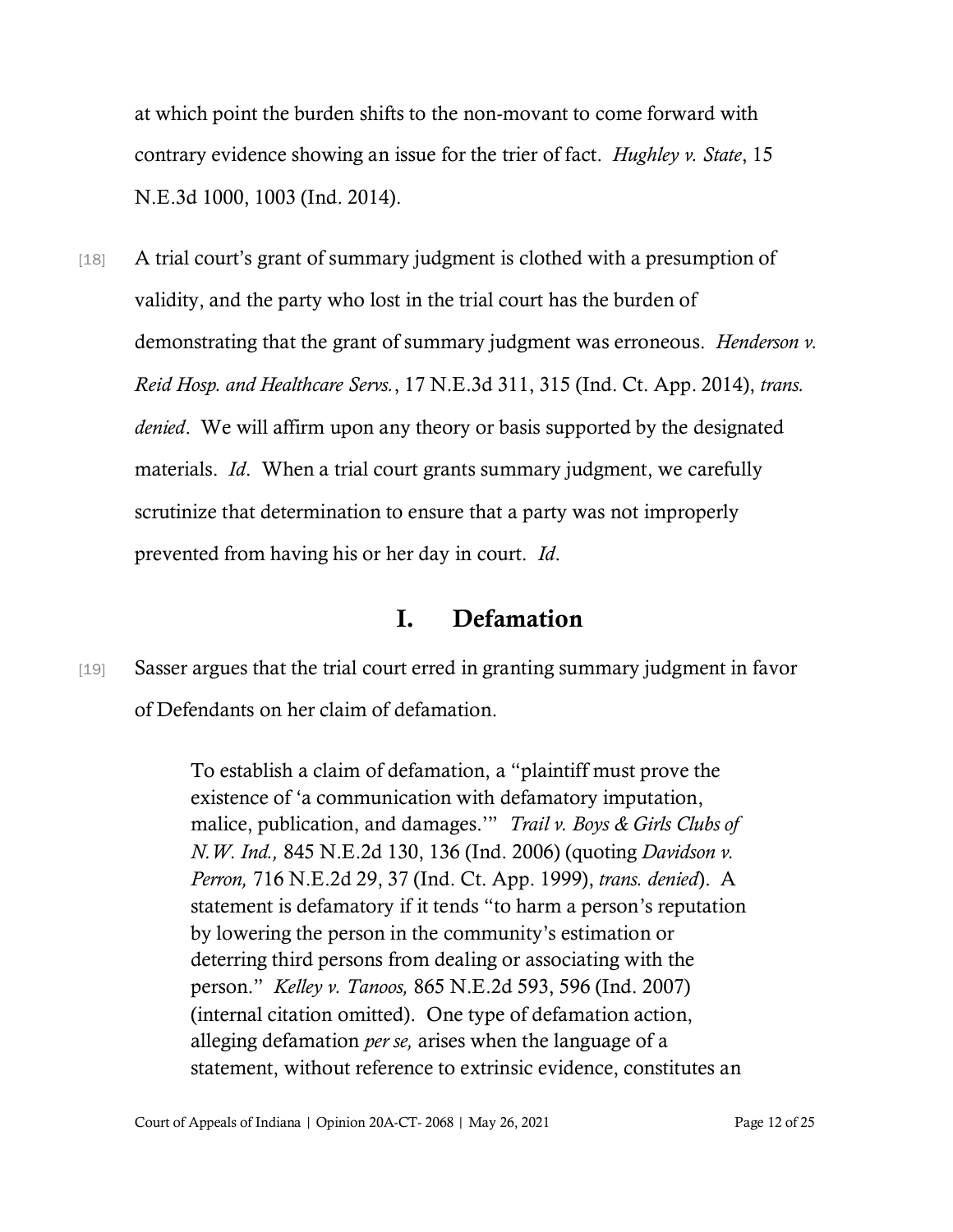imputation of (1) criminal conduct, (2) a loathsome disease, (3) misconduct in a person's trade, profession, office, or occupation, or (4) sexual misconduct. *Id.; see also Rambo v. Cohen,* 587 N.E.2d 140, 145 (Ind. Ct. App. 1992), *trans. denied; Elliott v. Roach,* 409 N.E.2d 661, 683 (Ind. Ct. App. 1980)*.* In contrast, if the words used are not defamatory in themselves, but become so only when understood in the context of extrinsic evidence, they are considered defamatory *per quod. McQueen v. Fayette Cnty. Sch. Corp.,* 711 N.E.2d 62, 65 (Ind. Ct. App. 1999), *trans. denied.* In actions for defamation *per se,* damages are presumed, but in actions for defamation *per quod,* a plaintiff must prove damages. *Rambo,* 587 N.E.2d at 145-46.

*Hrezo v. City of Lawrenceburg*, 81 N.E.3d 1146, 1155-56 (Ind. Ct. App. 2017). "Whether a communication is defamatory is a question of law for the court, unless the communication is susceptible to either a defamatory or nondefamatory interpretation -- in which case the matter may be submitted to the jury." *Baker v. Tremco Inc.*, 917 N.E.2d 650, 657 (Ind. 2009).

Court of Appeals of Indiana | Opinion 20A-CT- 2068 | May 26, 2021 Page 13 of 25 [20] Sasser asserts that the trial court erred in granting summary judgment as to her claims of defamation because the statements made by Urycki constituted defamation *per se* as Sasser contends that the statements attacked her professional competence in a manner that imputed occupational misconduct. Specifically, Sasser argues that the statement by Urycki that "any competent attorney" could get a defense verdict implicated her competence as an attorney, which is akin to asserting misconduct in her profession because, under the Indiana Rules of Professional Conduct, "incompetence is tantamount to misconduct." *Appellant's Br*. at 17. She also asserts that the trial court erred in granting summary judgment because the statements by Urycki constituted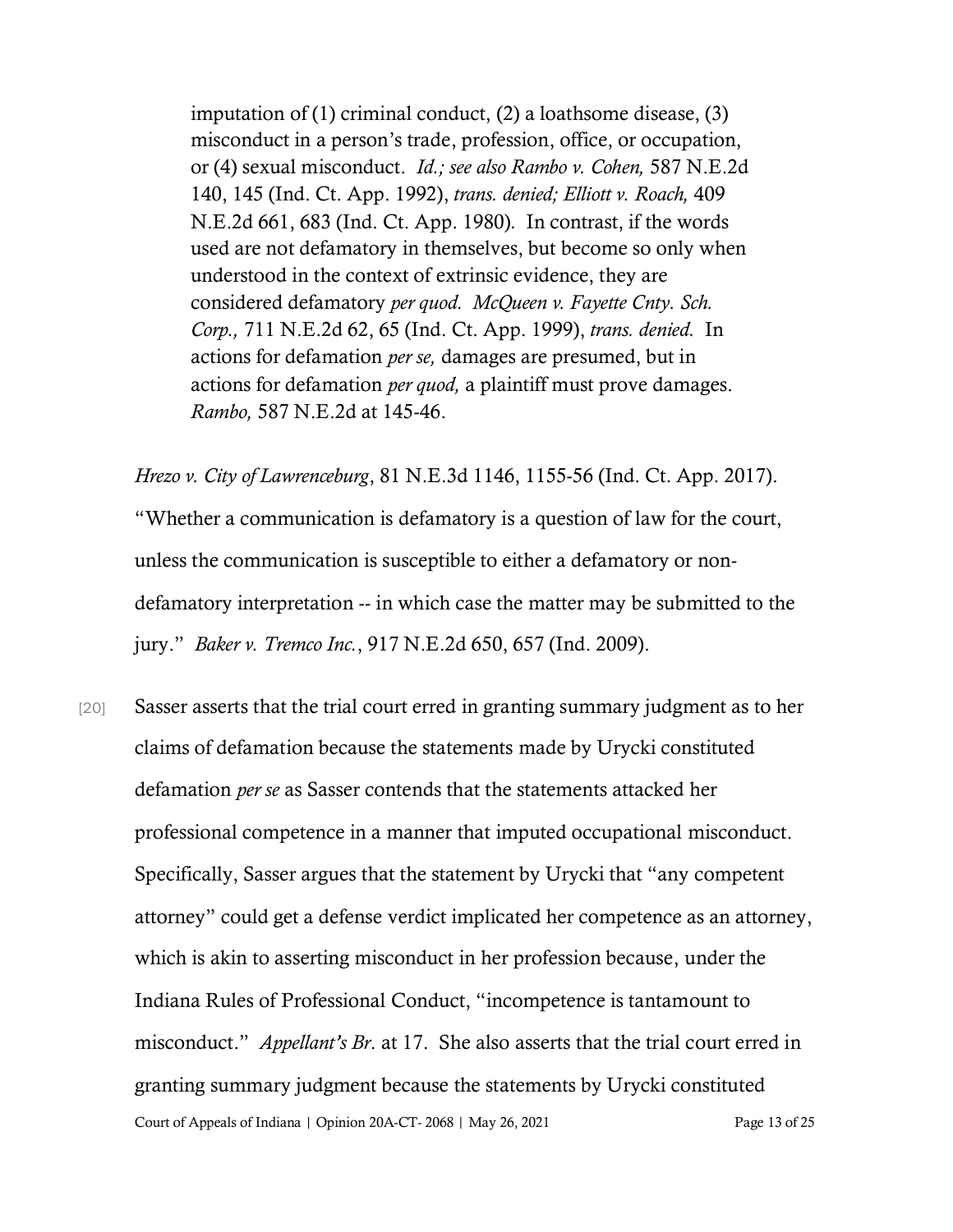defamation *per quod* because unfitness to practice is a gravely serious charge in the legal profession, and the evidence in the record shows there was lasting reputational damage caused by Urycki's statements. Sasser claims that Urycki's statements acquired a defamatory meaning when placed in the context of Fehring's testimony in her deposition that incompetence "implies that [a person is] not fit to practice as an attorney in some way or another" when she was asked for her definition of incompetence. *Appellant's Conf. App. Vol. 3* at 138. Because of these contentions, Sasser asserts that summary judgment was not proper because genuine issues of material fact existed as to whether Urycki's statements constituted defamation.

[21] At the summary judgment hearing, it was determined that Sasser was only positing that two statements by Urycki constituted defamation. The first statement, made by Urycki in approximately 2012 to Link but only disclosed at Link's deposition in 2019, was, referring to Sasser, that, "just because she has blond hair and big boobs does not make her a good attorney." *Appellant's Conf. App. Vol. 2* at 211, 234; *Tr*. *Vol. 2* at 27. The second statement made by Urycki during a telephone conference that included Sasser, Fehring, Urycki and McCaslin, was in refence to the evaluation of a case scheduled to go to trial and after Sasser presented her assessment, which was not in favor of taking the case to trial, Urycki stated, "any competent attorney" could obtain a defense verdict in the case. *Appellant's Conf. App. Vol. 2* at 111; *Tr. Vol. 2* at 26. In its order granting summary judgment, the trial court found that the two statements were not defamatory as a matter of law because they fit none of the required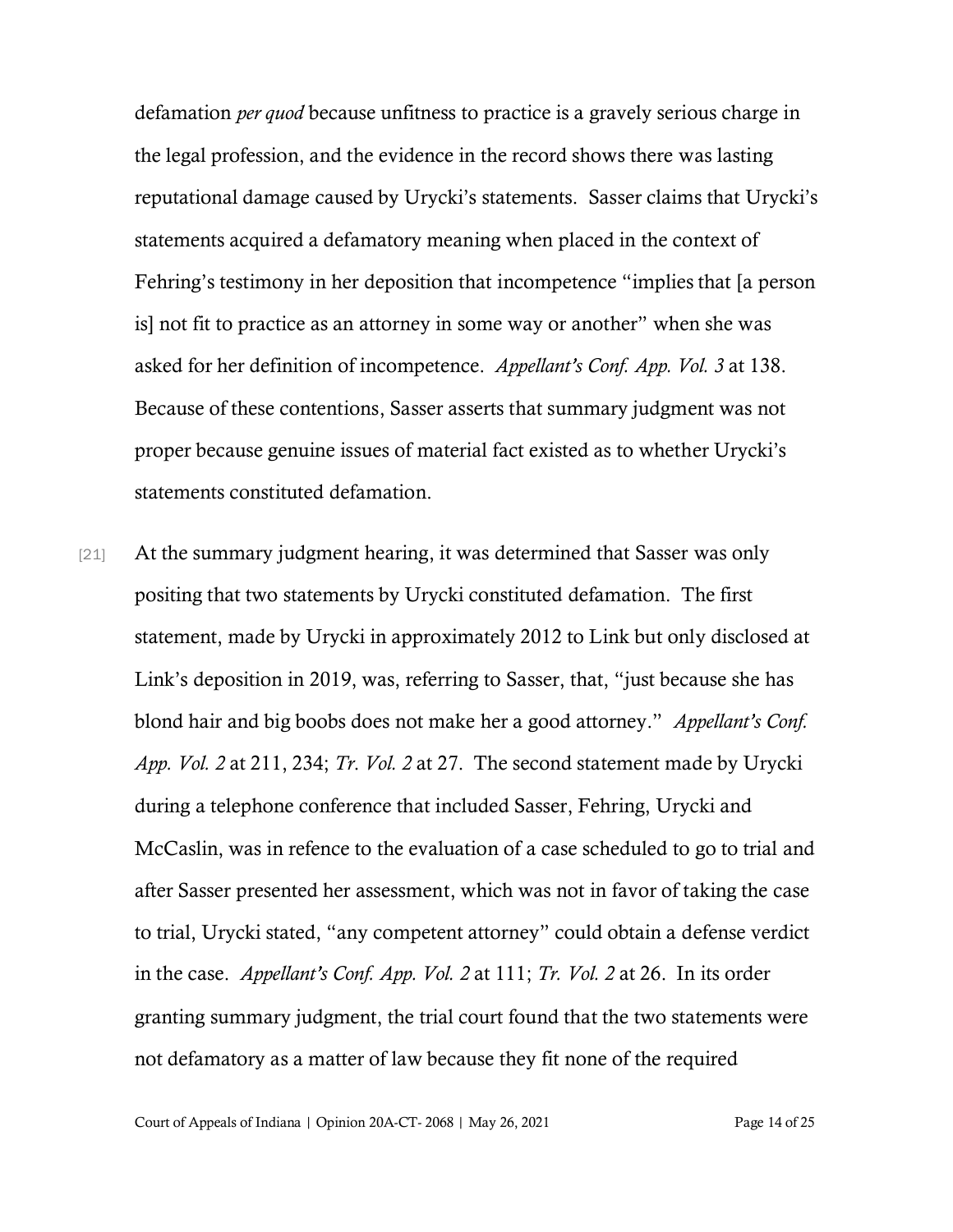categories to constitute defamation *per se* and were not capable of objective verification and, therefore, could not be defamation *per quod*. We agree.

- [22] Each of Urycki's statements that Sasser asserts constitute defamation express a non-actionable opinion because they are not based on readily verifiable facts. "For a statement to be actionable, it must be clear that it contains objectively verifiable fact regarding the plaintiff." *Meyer v. Beta Tau House Corp*., 31 N.E.3d 501, 515 (Ind. Ct. App. 2015) (citing *Hamilton v. Prewett*, 860 N.E.2d 1234, 1243 (Ind. Ct. App. 2007), *trans. denied*)). "If the speaker is merely expressing his subjective view, interpretation, or theory, then the statement is not actionable." *Id.* Just because words may be insulting, vulgar or abusive words does not make them defamatory. *McQueen v. Fayette Cnty. Sch. Corp*., 711 N.E.2d 62, 66 n.1 (Ind. Ct. App. 1999), *trans. denied*. Therefore, a false assertion of fact is required for a statement to be actionable as defamation, and that assertion of fact is what is missing in this case.
- Court of Appeals of Indiana | Opinion 20A-CT- 2068 | May 26, 2021 Page 15 of 25 [23] The statement made to Link about Sasser's appearance not being sufficient to make her a "good attorney" is not based on readily verifiable facts and for that reason is not defamatory *per se* or *per quod* as a matter of law. To the extent the comment can be construed as a comment on whether Sasser was a "good attorney," the statement is a non-actionable opinion because it cannot be verified as objectively true or false. Sasser attempts to equate an opinion about whether someone is a "good attorney" with an allegation of professional misconduct to satisfy one of the categories of defamation *per se*, citing Indiana Rule of Professional Conduct 1.1. However, in the alleged defamatory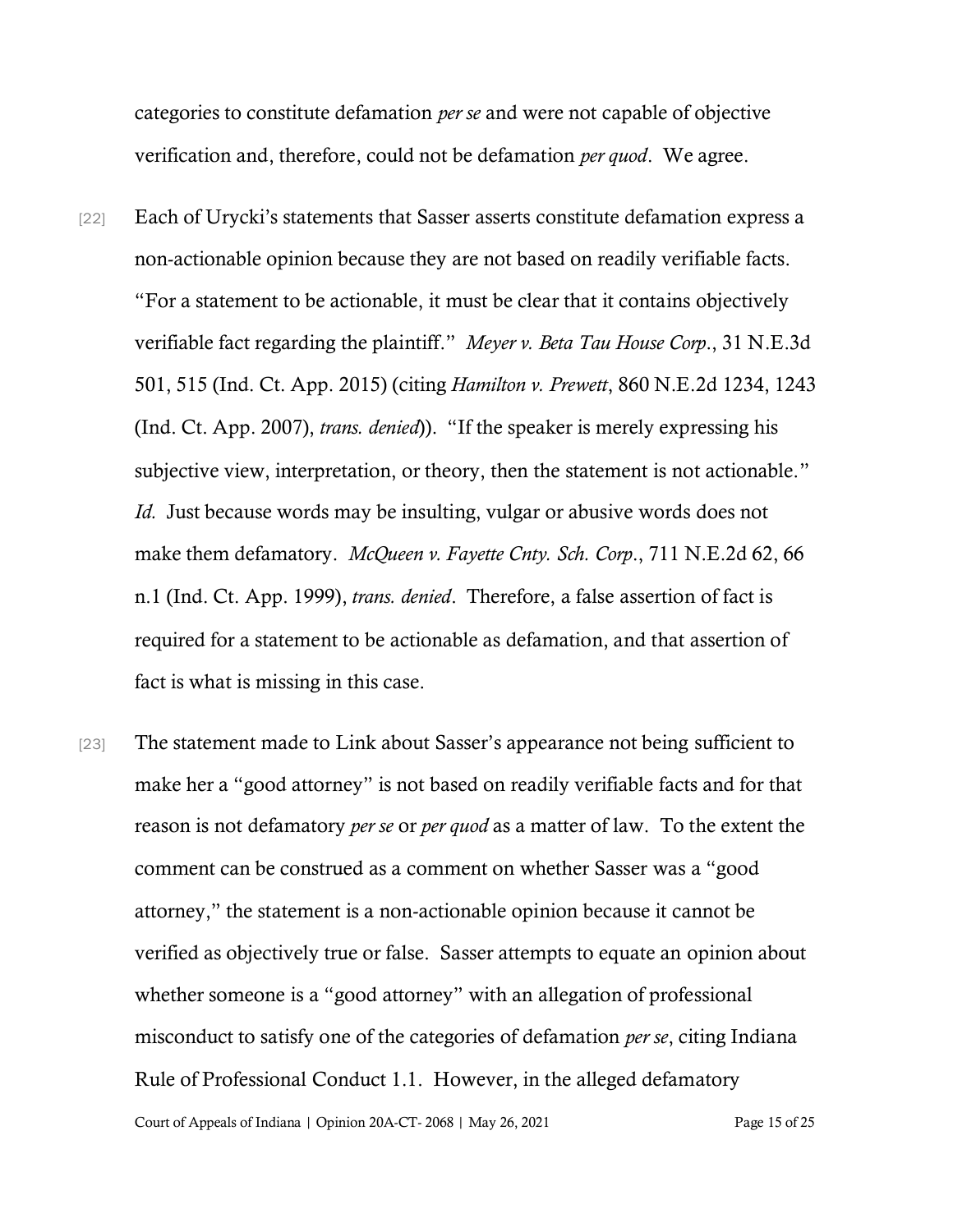statement, Urycki did not assert that Sasser acted unprofessionally or improperly in reference to a particular case or task so the statement does not impute professional incompetence or misconduct that can be proven true or false. The statement "just because Deanne has blonde hair and big boobs doesn't mean she's a good attorney" may be offensive, but it is not an actionable false statement that is based on readily verifiable facts.

[24] Similarly, the statement that "any competent attorney" could obtain a defense verdict in the case also expresses a non-actionable opinion because it is not based on readily verifiable facts. The statement was made during a telephone conference concerning the evaluation of a case that was scheduled to go to trial and after Sasser provided her assessment of the case, McCaslin initially commented "it clearly looks like you don't want to take this case to trial." *Appellant's Conf. App. Vol. 2* at 109; *Appellant's Conf. App. Vol. 3* at 17. After Sasser explained why she did not believe that there was a viable sudden emergency defense, Urycki commented that she thought that "any competent attorney" could obtain a defense verdict in the case. *Appellant's Conf. App. Vol. 2*  at 111, 194, 218. In making this statement, Urycki did not state or even imply that Sasser herself was incompetent or would be unable to obtain a favorable verdict. Instead, she stated her opinion that the case was an easy defense verdict. Even if the statement was construed as a comment about Sasser, it is not possible to verify the truth or falsity of what was no more than Urycki's opinion about the outcome of a future trial and the attorney's role in that outcome. Urycki's statement that any competent attorney could secure a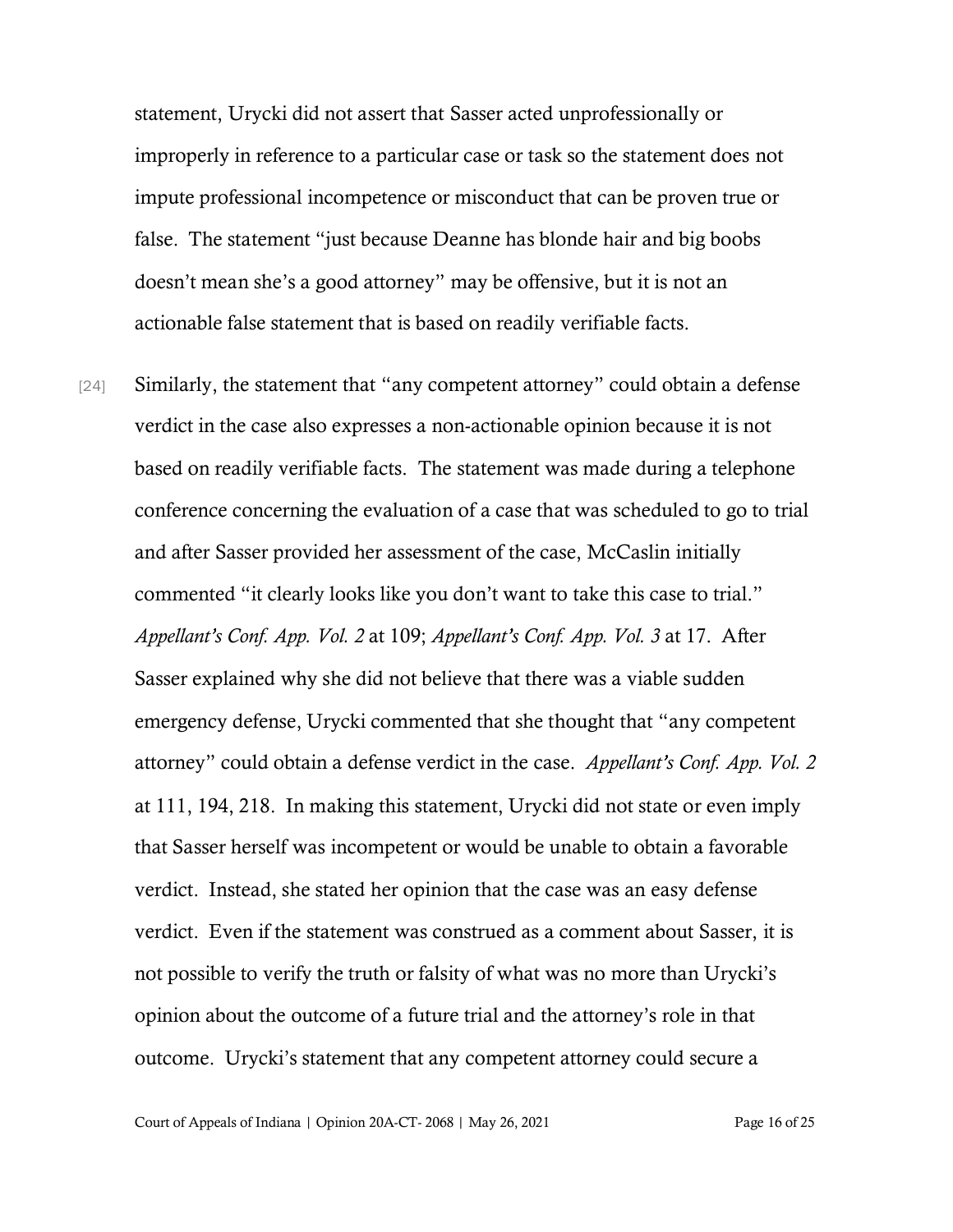defense verdict does not contain an objectively verifiable fact regarding the plaintiff and, therefore, is not defamatory as a matter of law.

[25] Although not binding on this court, in *Sullivan v. Conway*, 157 F.3d 1092, 1096 (7th Cir. 1998), the Seventh Circuit, applying Illinois law, succinctly explained why a non-verifiable opinion that someone "was a very poor lawyer" could not support a defamation action. The Seventh Circuit explained that:

> It is one thing to say that a lawyer is dishonest, or has falsified his credentials, or has lost every case he has tried, or can never file suit within the statute of limitations. These are all readily verifiable statements of fact. But to say that he is a very poor lawyer is to express an opinion that is so difficult to verify or refute that it cannot feasibly be made a subject of inquiry by a jury. It is true that prefacing a defamatory statement with the qualification, "In my opinion," does not shield a defendant from liability for defamation. The test is whether a reasonable listener would take him to be basing his "opinion" on knowledge of facts of the sort that can be evaluated in a defamation suit. Here the answer is "no." Legal representation is attended by a great deal of uncertainty. Excellent lawyers may lose most of their cases because they are hired only in the most difficult ones, while poor lawyers may win cases because they turn away all the ones that would challenge their meager abilities. Many lawyers are good at some things and poor at others . . ., so that the evaluation of them will depend on what the evaluator is interested in. It would be unmanageable to ask a court, in order to determine the validity of the defendants' defense of truth, to determine whether "in fact" Sullivan is a poor lawyer.

*Id.* at 1097. Applying the same reasoning here, Urycki's statements about Sasser's appearance not being sufficient to make her a good attorney and that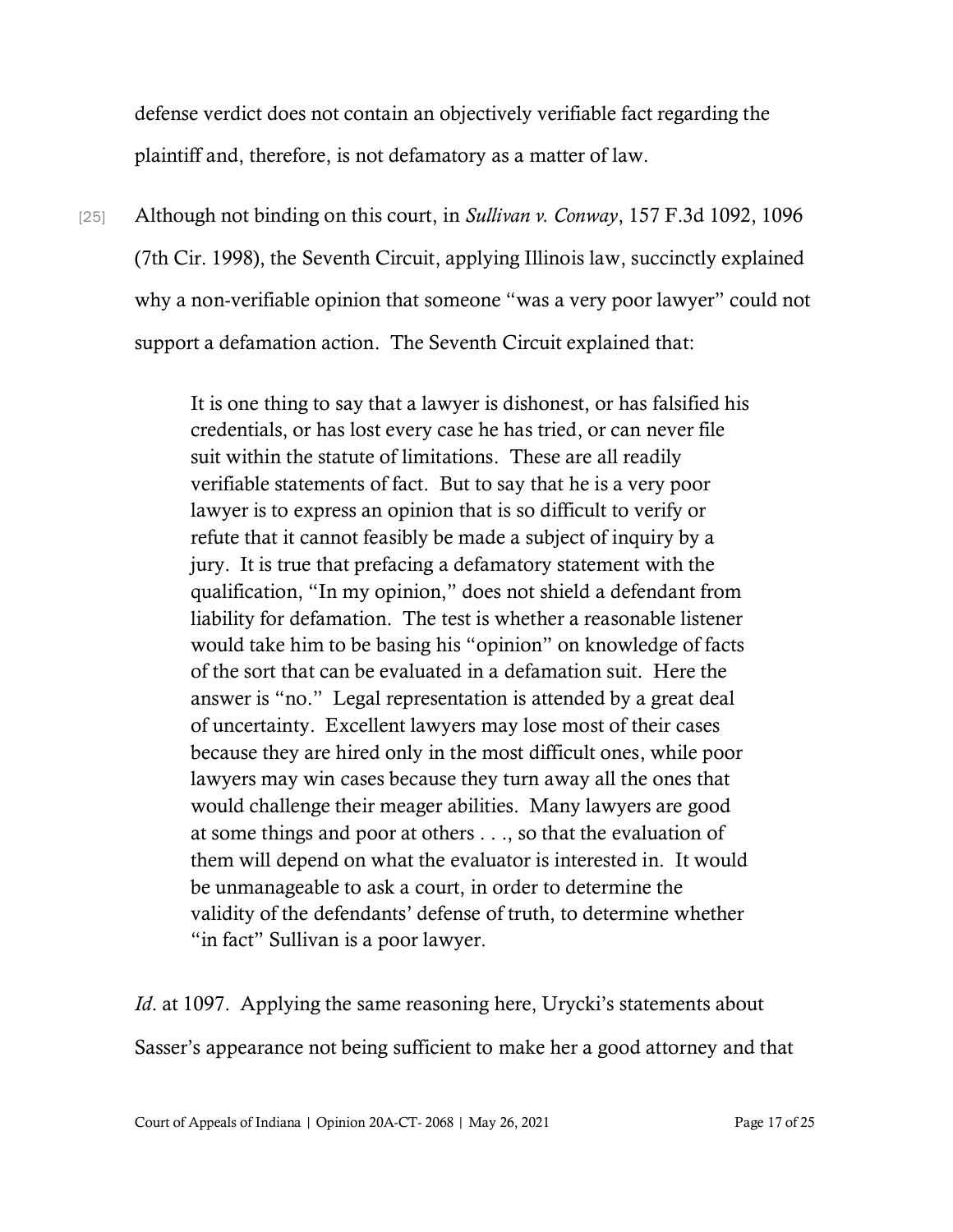any competent attorney could get a defense verdict in a certain case were not based on objective facts that can be evaluated and were too broad and vague to convey any defamatory meaning. *See Baker*, 917 N.E.2d at 657 (statement that plaintiff "had engaged in inappropriate sales practices" was "far too vague and broad to convey any defamatory meaning"). Accordingly, we conclude that the trial court properly granted summary judgment to Defendants as to Sasser's claim of defamation.

# II. Breach of Contract

[26] Sasser also argues that the trial court erred when it granted summary judgment as to her claim of breach of contract against State Farm. "To prevail on a claim for breach of contract, the plaintiff must prove the existence of a contract, the defendant's breach of that contract, and damages resulting from the breach." *Haegert v. Univ. of Evansville*, 977 N.E.2d 924, 937 (Ind. 2012). Under Indiana Trial Rule 9.2(A), when a pleading is founded on a written instrument, the original, or a copy thereof, must be included in or filed with the pleading. *Brazaukas v. Fort Wayne-South Bend Diocese, Inc.*, 714 N.E.2d 253, 259-60 (Ind. Ct. App. 1999) (finding a plaintiff's failure to produce the alleged employment agreement fatal to her claim), *trans. denied*. In Indiana, there is also a strong presumption of at-will employment. *Cmty. Found. of Nw. Ind., Inc. v. Miranda*, 120 N.E.3d 1090, 1098 (Ind. Ct. App. 2019) ("in Indiana, the presumption of at-will employment is strong").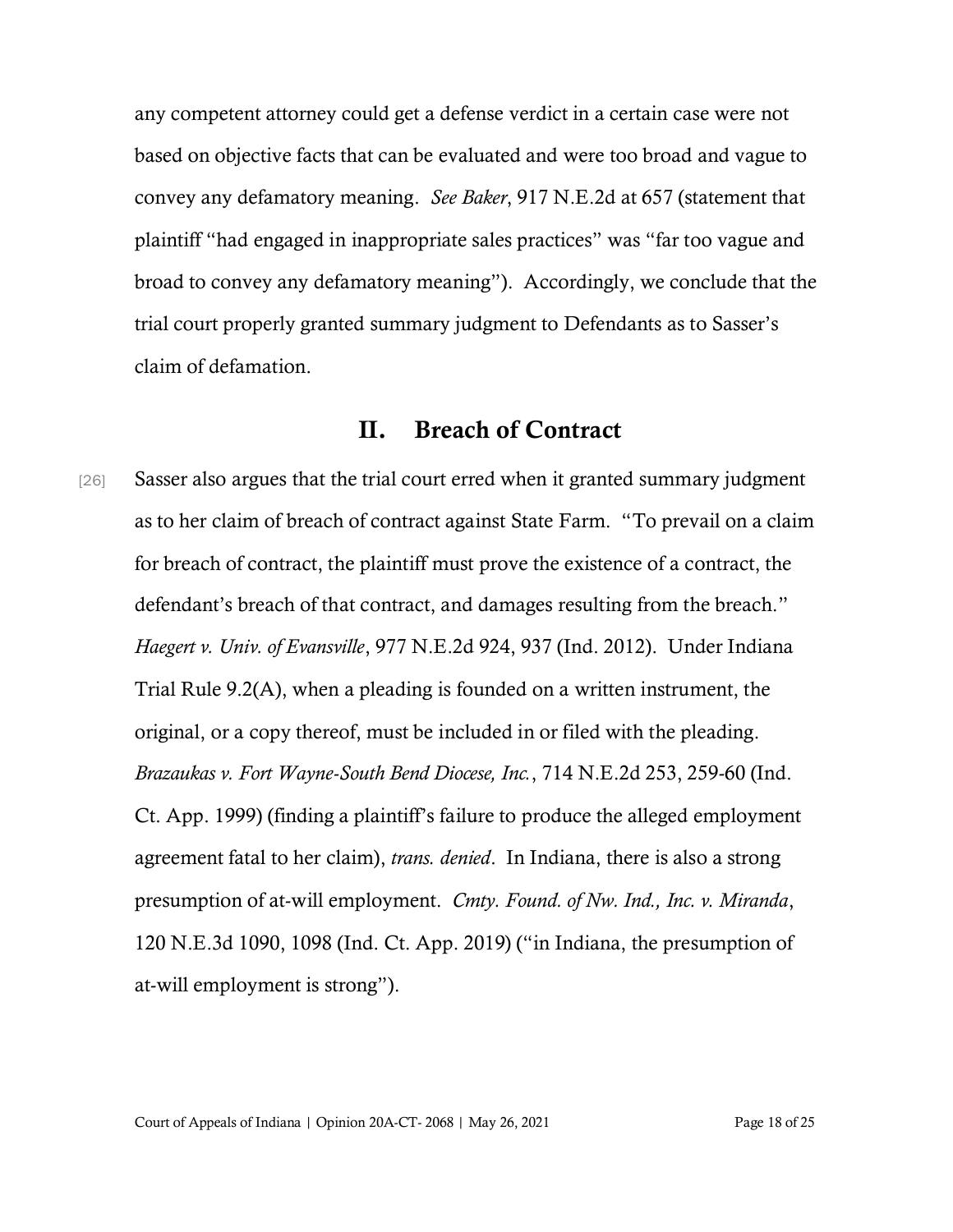- [27] Sasser asserts that the trial court erred in granting summary judgment in favor of State Farm on her claim of breach of contract. She contends that, even though she did not produce a written employment contract, her testimony that she signed a written contract at the time that she began her employment with State Farm and that the terms of the contract incorporated other policy guidelines including the Code of Conduct was sufficient evidence to show a genuine issue of material fact and that the trial court should have denied the motion for summary judgment. Sasser further argues that the designated evidence was sufficient to present inferences that she surrendered independent consideration in exchange for her employment and for State Farm's compliance with the terms in the Code of Conduct, employment contract, and other incorporated policies because, when she began her employment with State Farm, she was no longer allowed to practice law outside of her employment. Sasser also asserts that State Farm condoned conduct by Urycki that breached "public policy," essentially arguing that State Farm allowed Urycki to breach the terms of the Code of Conduct when she instructed Sasser to engage in actions that would violate her duty to the insureds and subject Sasser to liability for malpractice and misconduct.
- [28] The trial court granted summary judgment in favor of State Farm on the breach of contract claim because no written contract was submitted for consideration by the trial court, and therefore, the trial court could not measure the conduct of State Farm as it related to employment with Sasser. *Appellant's Conf. App. Vol. 2*  at 25. In her complaint, Sasser alleged that she "entered into a written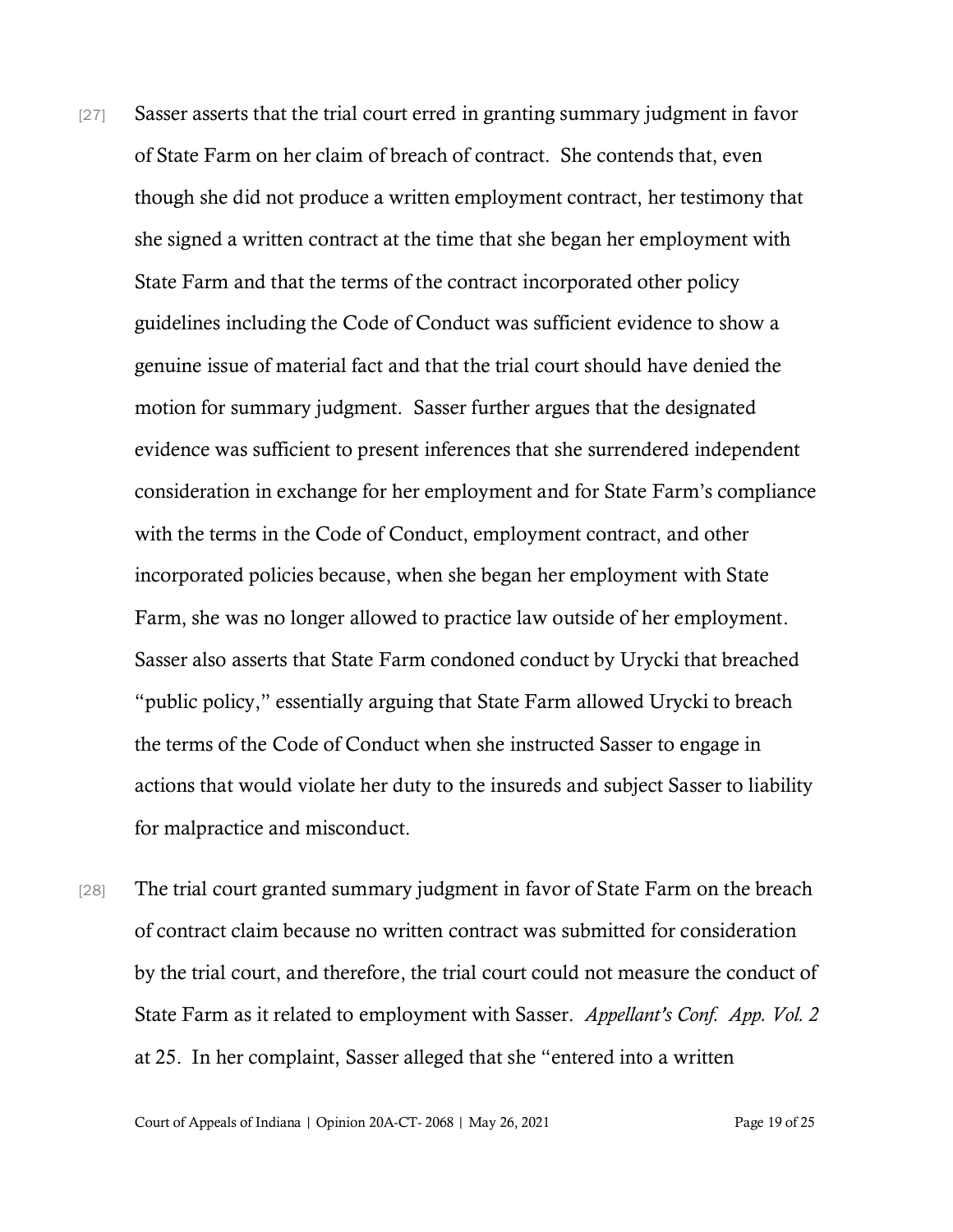employment contract with State Farm in 1995" and that part of the employment contract was that State Farm would enforce its Code of Conduct with all employees. *Id*. at 133. However, Sasser never produced the contract or identified the documents that make up its terms in the discovery produced by State Farm. In *Brazaukas*, this court held that the failure to include the employment contract at issue in the record compelled dismissal of the plaintiff's breach of contract claim. 714 N.E.2d at 259-60. Therefore, because Sasser failed to include the employment contract that she alleged that State Farm breached, the trial court was not able to make any determination as to the terms of the alleged contract and if any breach occurred.

[29] Further, during her deposition, Sasser acknowledged that she did not know terms of the alleged contract. *Appellant's Conf. App. Vol. 2* at 87. Although she testified that she recalled signing documents regarding the terms of her employment, when asked if those documents made up the alleged contract, she stated, "I couldn't answer that." *Id*. at 81. Sasser alleges that she signed an unidentified written contract that "incorporated" State Farm policies including the Code of Conduct, but she admitted in her deposition that she did not know the terms of the contract at issue. *Id*. at 80, 87, 88, 92. Because there is no contract in the record, and Sasser could not elucidate the terms of alleged employment contract, the trial court was left to speculate as to what was contained in the alleged contract. The trial court did not err when it granted summary judgment on Sasser's breach of contract claim.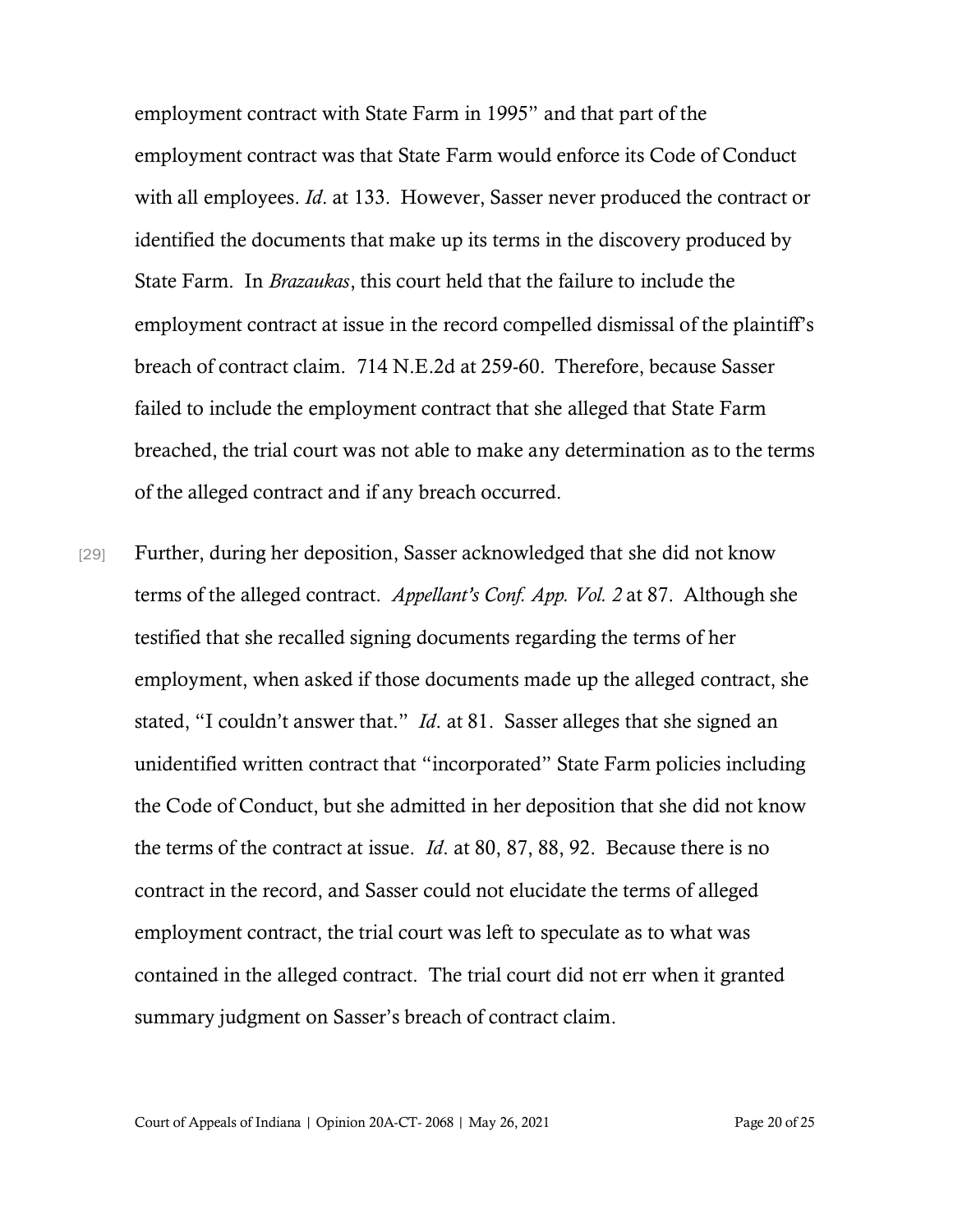[30] Sasser also contends that because she was required to give up practicing law outside of her employment with State Farm, this constituted "independent consideration" sufficient to require State Farm to have good cause to terminate her and be liable for breaches of policy by Urycki that Sasser alleges that State Farm implicitly condoned. *Swan v. TRW v. Inc*. 634 N.E.2d 794 (Ind. Ct. App. 1994), which Sasser herself cites, provides:

> [I]f an employee gives independent consideration for an employment contract, then the employer may terminate the employee only for good cause without incurring liability for its actions. An example of independent consideration is an employee giving up other employment to accept an offer of a permanent job. More specifically, an employer cannot arbitrarily fire an employee when (1) the employer knows the employee had a former job with assured permanency (or assured non-arbitrary firing policies) and (2) was only accepting the new job upon receiving assurances the new employer could guarantee similar permanency.

*Id.* at 797 (internal citations omitted). Sasser does not allege that State Farm promised her permanent employment or that she gave up any alternative employment based on a promise of permanent employment by State Farm. Further, State Farm did not breach any promise of permanent employment. Sasser remained employed by State Farm for twenty-four years, and her employment was only terminated when she told State Farm that she was no longer willing or able to work as an attorney, even in a position that would not require her to work with Urycki. We, therefore, reject Sasser's contention that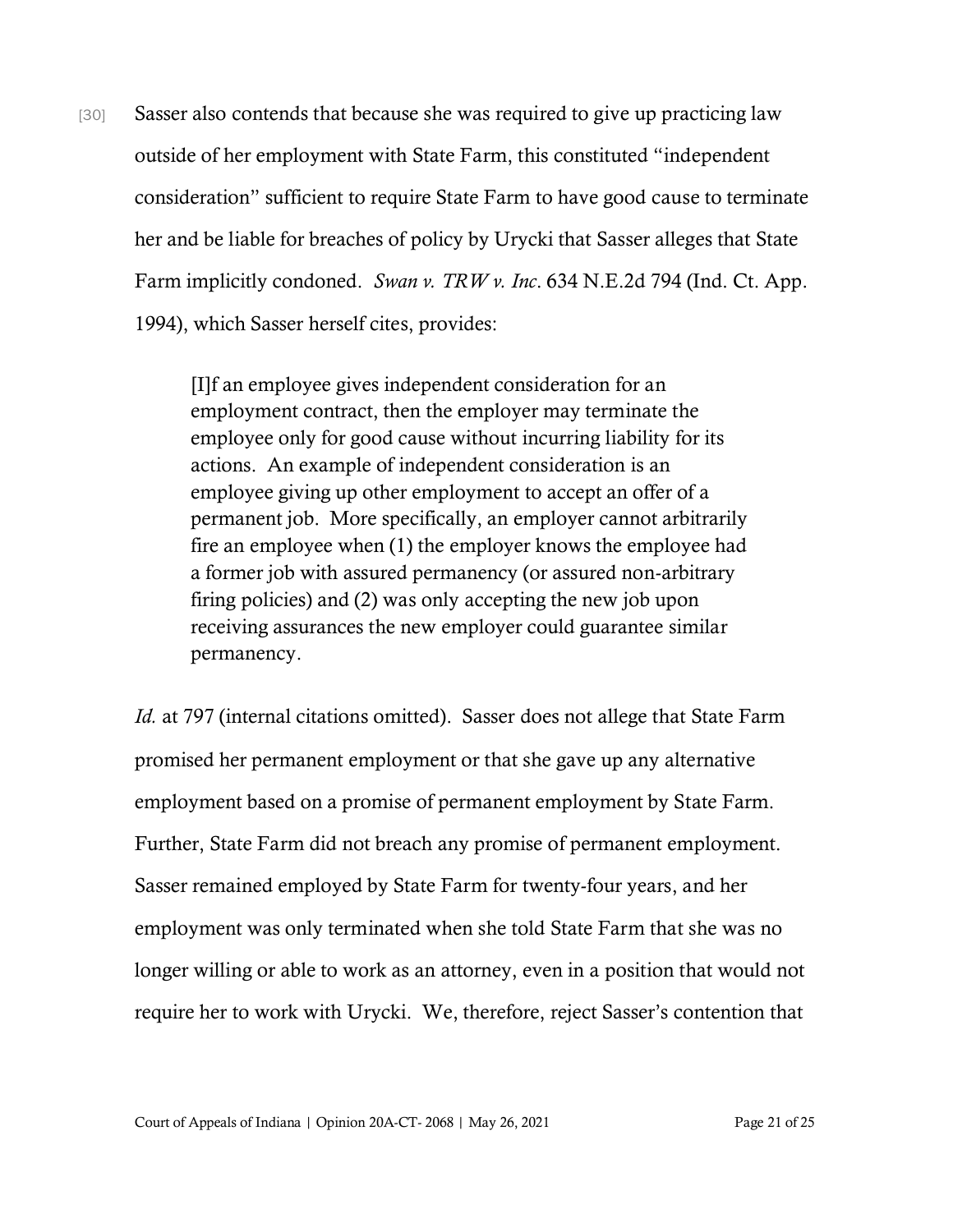she surrendered independent consideration in exchange for her employment with State Farm.

[31] Sasser additionally argues that State Farm condoned conduct by Urycki that breached "public policy," citing to *McClanahan v. Remington Freight Line Inc.,*  517 N.E.2d 390, 393 (Ind. 1988), which held that an employee may maintain an action for retaliatory discharge if the employee is discharged for refusing to commit an illegal act for which the employee would be personally liable. Sasser was not terminated for refusing to engage in an illegal or unethical act. Instead, the evidence establishes that she was terminated because, after being allowed to take a leave of absence of one year and seven months, which was more than what State Farm typically allows in its written policies, she refused State Farm's offer to return to a position where she would have no contact or involvement with Urycki and claimed she was still unable to work as an attorney in any capacity. *Appellant's Conf. App. Vol. 2* at 121-22, 125,173-74, 175; *Appellant's Conf. App. Vol. 3* at 25. We, therefore, conclude that the trial court properly granted summary judgment as to Sasser's breach of contract claim.

## III. Cross-Appeal

[32] Defendants argue on cross-appeal that the trial court abused its discretion when it denied the Motion for Sanctions. Decisions concerning the imposition of sanctions for discovery violations fall within the trial court's sound discretion. *Reed v. Cassidy*, 27 N.E.3d 1104, 1111 (Ind. Ct. App. 2015) (citing *Whitaker v. Becker,* 960 N.E.2d 111, 115 (Ind. 2012)), *trans. denied*. "Trial judges stand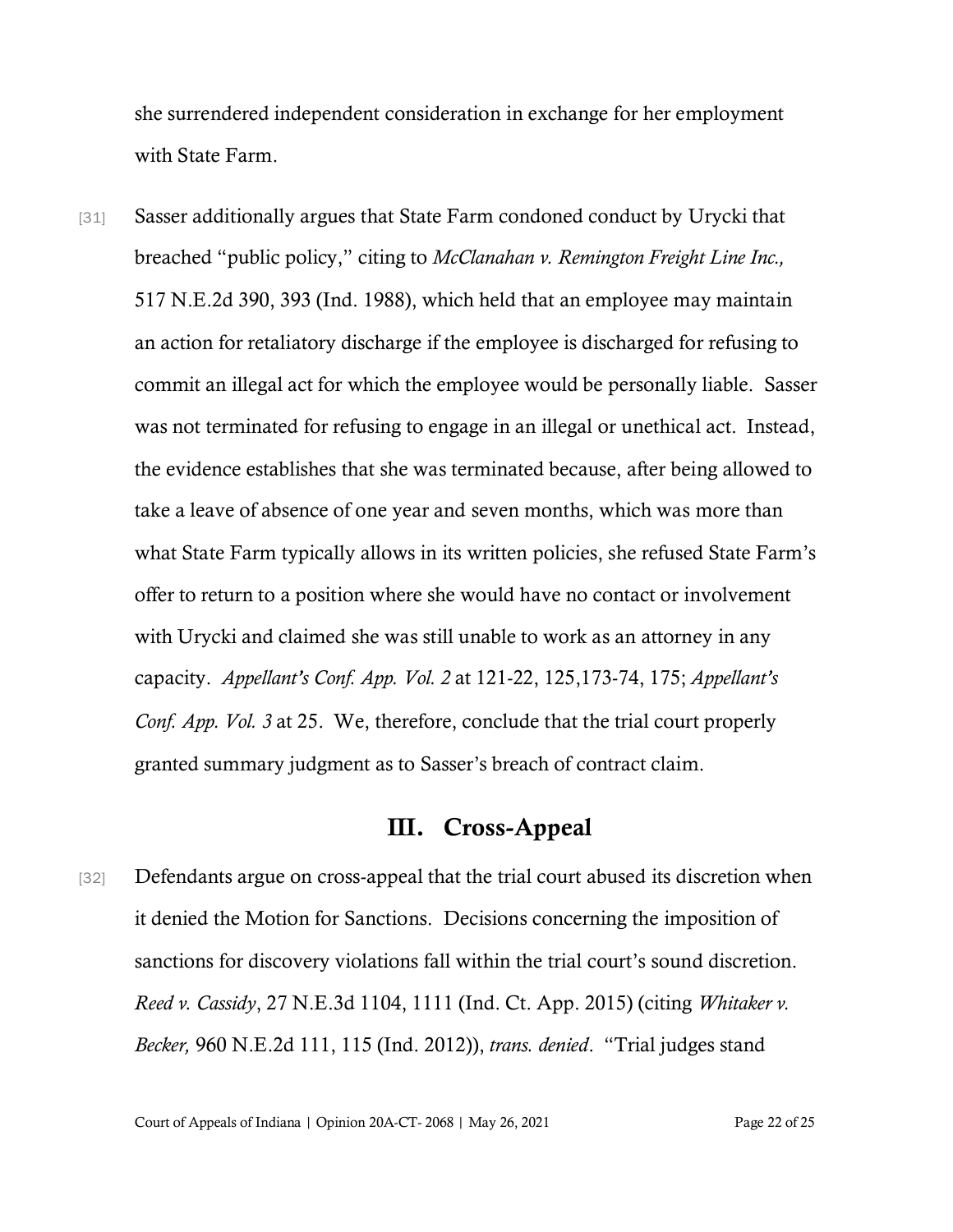much closer than an appellate court to the currents of litigation pending before them, and they have a correspondingly better sense of which sanctions will adequately protect the litigants in any given case, without going overboard, while still discouraging gamesmanship in future litigation." *Id.* We therefore review a trial court's ruling on a motion for discovery sanctions for an abuse of discretion. *Id.*

- [33] Defendants contend that the trial court abused its discretion in summarily denying the Motion for Sanctions without a hearing. Specifically, Defendants assert that by failing to address the merits of the Motion for Sanctions and instead summarily denying "all other pending motions," the trial court deprived this court of an adequate record to determine whether, in fact, the trial court appropriately exercised its discretion in this case. Defendants argue that, based on Sasser's reliance on privileged and confidential information and her violation of her obligations to timely respond to discovery requests, sanctions were warranted.
- [34] The Motion for Sanctions requested that the trial court (1) bar Sasser or her counsel from relying on, disclosing or attempting to elicit through testimony any privileged and confidential information of State Farm or State Farm insureds; (2) require them to return all privileged and confidential information in their possession to State Farm without retaining any such copies; (3) disqualify Sasser's counsel from further representation of Sasser in this matter; and (4) award Defendants their reasonable costs and attorney fees incurred as a result of Sasser's discovery violations and improper retention and use of

Court of Appeals of Indiana | Opinion 20A-CT- 2068 | May 26, 2021 Page 23 of 25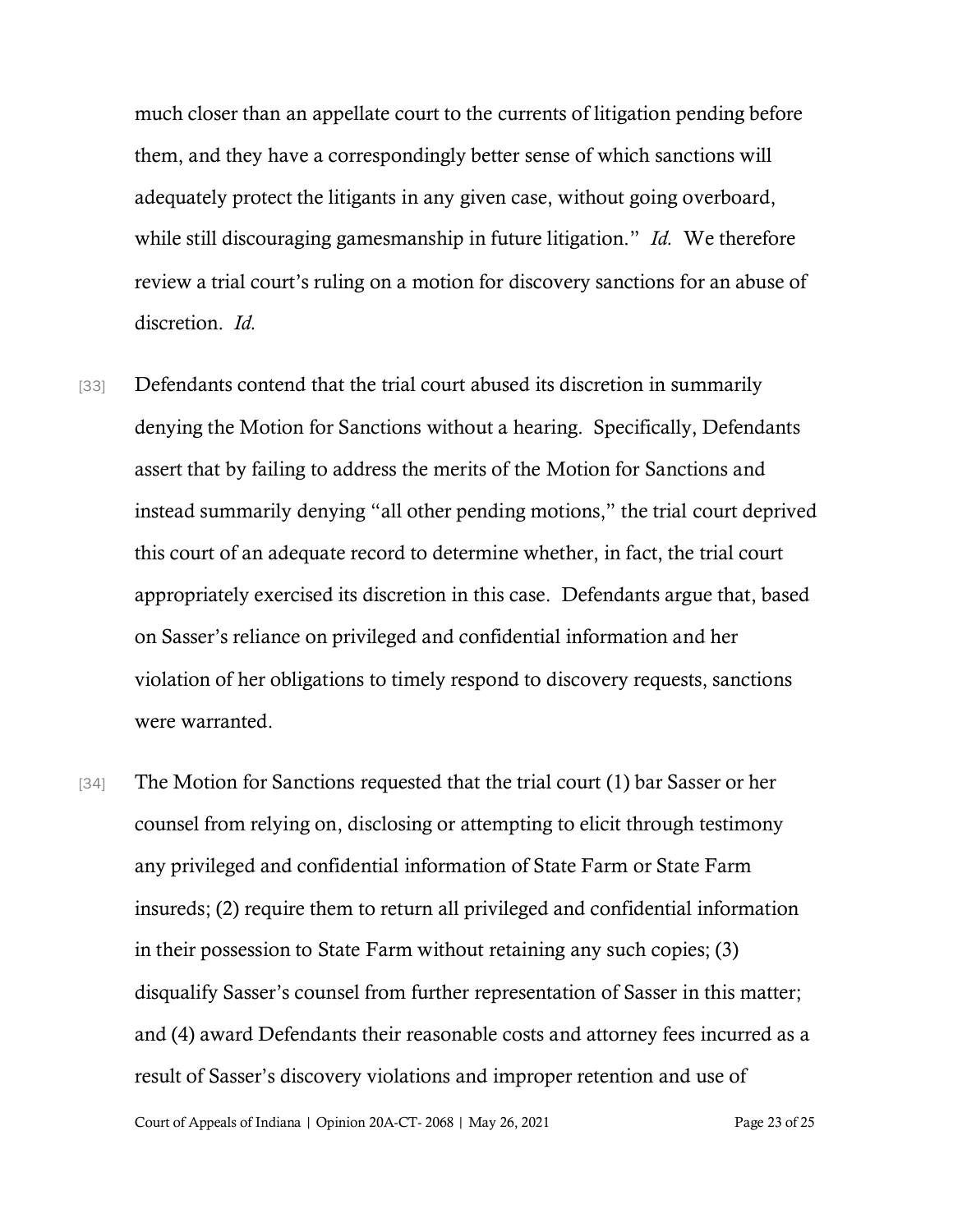confidential and privileged information. *Appellees' App. Vol. II* at 2-5. As to Defendants' requests to bar Sasser from using any privileged and confidential information and to disqualify Sasser's counsel from further representation in this matter, our affirmance of the trial court's grant of summary judgment makes such requests moot as a final judgment has been achieved, and the case is no longer pending. As to Defendants' request for their reasonable costs and attorney fees, we find that, even though the trial court did not specifically address the merits, when it made the determination to deny the Motion for Sanctions, the trial court had before it Defendants' Motion for Sanctions and its multiple exhibits and Sasser's response to the Motion for Sanctions and corresponding evidence. We, therefore, conclude that the trial court had sufficient evidence before it to make its determination, was in the best position to decide whether sanctions were warranted, and therefore, did not abuse its discretion when it denied the request for reasonable costs and attorneys fees.

[35] However, we do note that the dismissal of Sasser's claims on summary judgment did not fully remedy the potential harm caused by her retention of confidential and privileged information of State Farm and its insureds. Therefore, to the extent that Sasser and her counsel still have confidential and privileged information of State Farm and State Farm insureds, we remand for the trial court to order that Sasser and her counsel return all privileged and confidential information in their possession to State Farm without retaining any copies of such information and to bar Sasser and her counsel from disclosing or relying upon confidential and privileged information of State Farm or State